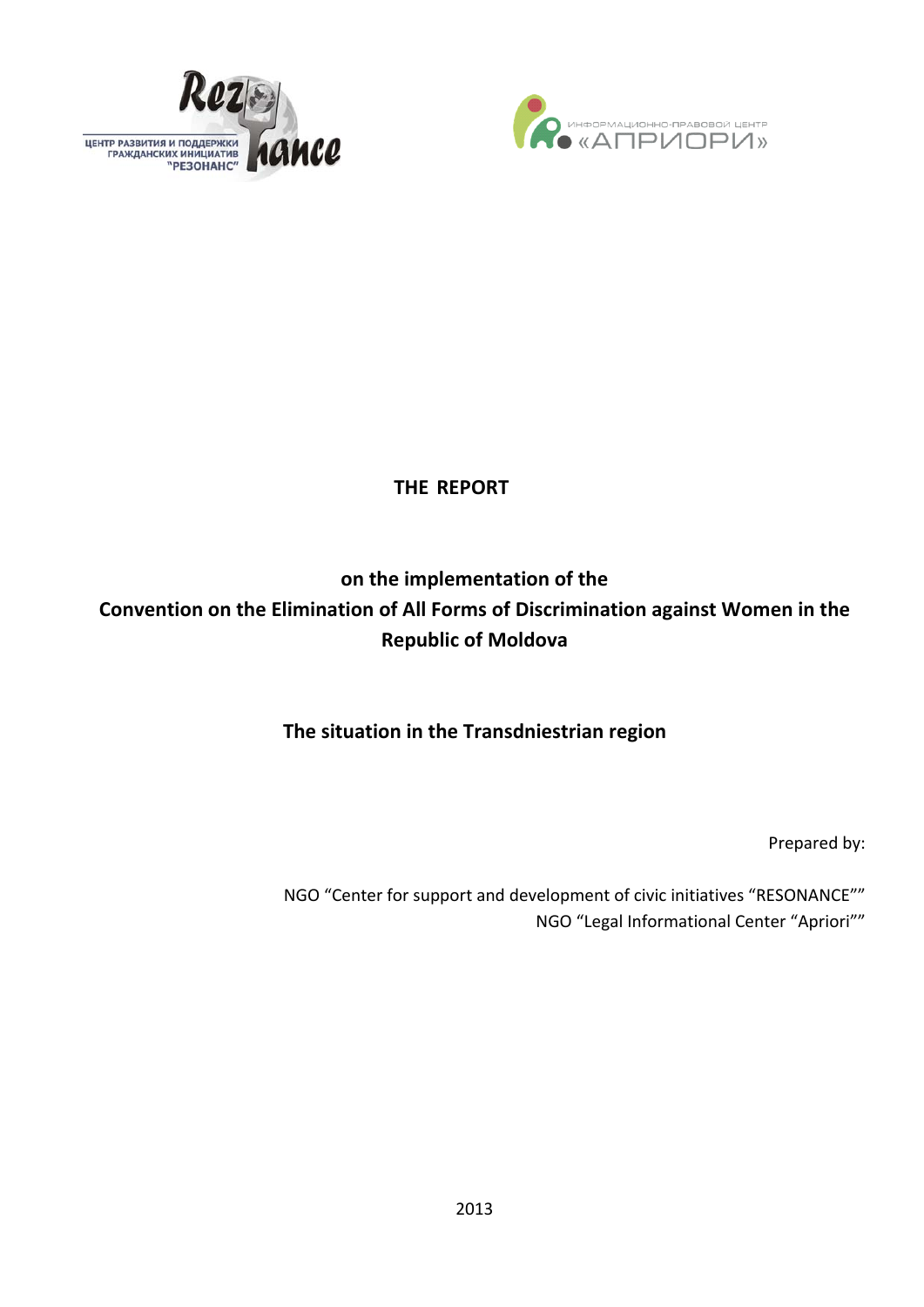# **Content**

| $\mathbf{I}$ . |                                                                                       |
|----------------|---------------------------------------------------------------------------------------|
| П.             | General analysis of the situation on the status of women in Transdniestrian region of |
| III.           |                                                                                       |
|                |                                                                                       |
|                | Existing of strong stereotypes towards the place of women and men in the family 10 -  |
| IV.            |                                                                                       |
|                |                                                                                       |
|                |                                                                                       |
|                |                                                                                       |
| V.             |                                                                                       |
| VI.            |                                                                                       |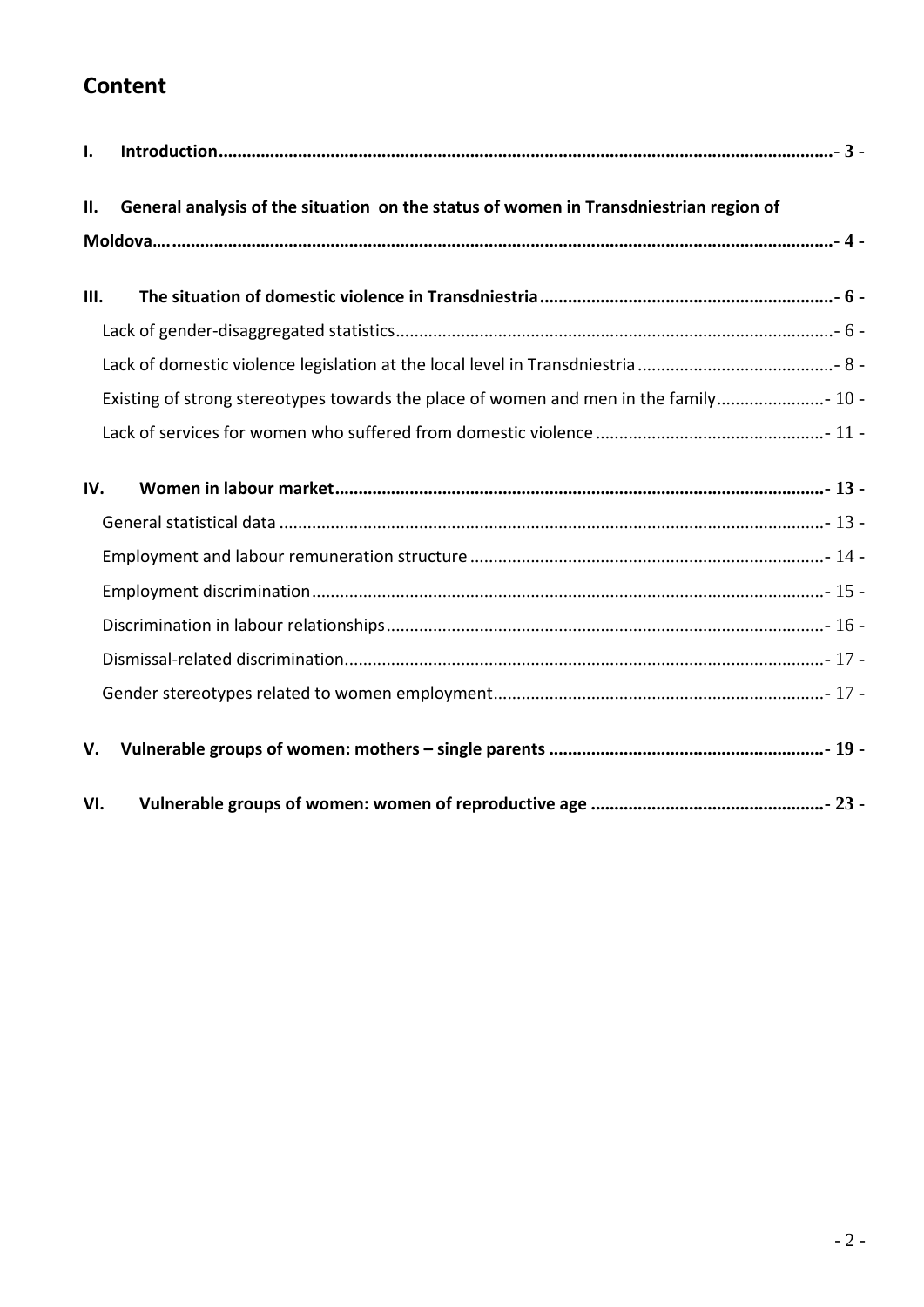# **I. Introduction**

<span id="page-2-0"></span>This report was elaborated and drafted by two transdniestrian nongovernmental organizations ‐ NGO "Center for support and development of civic initiatives "RESONANCE"" and NGO "Legal Informational Center "Apriori"". Center Resonance took the leading role in the process of analysis of the information and the preparation of this report.

**Center for support and development of civic initiatives "Resonance"** (here and after "Center Resonance") is an independent non‐governmental nonprofit organisation, founded in December 2005 as a joint initiative of 10 active Transdniestrian NGOs (as per year 2005) by accepting The Memorandum on cooperation and joint support. The Center's core principles are democratic participation and inclusiveness, transparency, mobility, high level of provided services which are reaching through action, training and education, research and dissemination.

Center Resonance is one of the leading Transdniestrian NGOs working in the field of Gender issues, Women right's protection and youth empowerment in rural and urban communities.

The Center Resonance mission is to increase the level of social activity of the population in solving social problems of youth, women and social vulnerable people in the Transdniestrian region of Moldova.

Center for support and development of civic initiatives "Resonance" goes to achieve its mission through the work of interconnected four basic programs:

- **1. Program on prevention from domestic violence and women's rights ‐ Family center "Harmony" (operated from the year 2009);**
- 2. Non‐governmental and regional development Program in Transdniestria;
- 3. Department of sociological surveys (operated from the year 2007);
- 4. Development of youth volunteer network Program.

**In the period 2009‐2012 Center Resonance** implemented the project "Opening new horizons for women" with the financial support from the UN Trust Fund to End Violence Against Women and UNIFEM (UN‐Woman today) which brought big awareness raising campaign on violence against women and for te first time in Transdniestrian region of Moldova created services for the victims of domestic violence. This problem become one of the core direction of the Center Resonance activity, so the organisation have a sufficient background in the sphere, it accumulates information on women's status in the region and provide analytical conclusions in this sphere, some of which reflected in current report.

**Non – commercial Partnership "Information and Legal Center "Apriori"** is registered in Tiraspol, Moldova (Transdniestria) in 2008. The main goal of the organization is to contribute to development of civil society in Transdniestria based on respect for human rights arising from the Universal Declaration of Human Rights.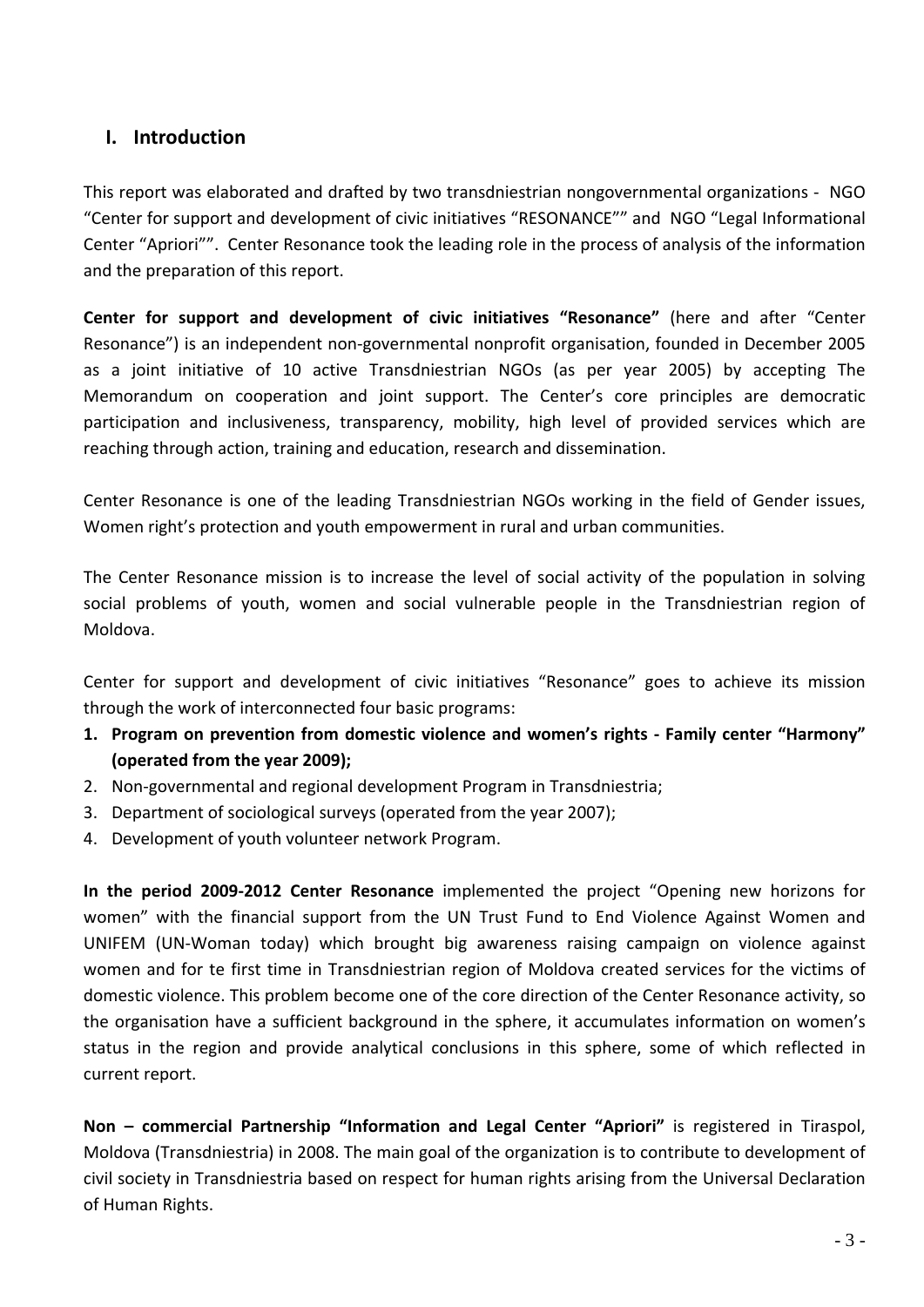**In 2012 NGO "Apriori"** launched the implementation of the pilot project which aims to support the mothers – single parents. Before starting the project implementation and during the process of implementation the team of the NGO "Apriori" carried out different types of analysis the situation in this sphere. Some information and conclusions presents in current report.

This report doesn't cover all issues of the **Convention on the Elimination of All Forms of Discrimination against Women. The main topics of the report are:** domestic violence (DV) and women – victims of the DV problem in Transdniestria, Women in labor market, Reproductive health and rights of women, Vulnerable groups of women: mothers – single parents.

In the process of preparation this report it was used information and data provided by others NGOs form the region (from urban and rural area): **NGO "Women's initiatives", NGO "MirBych", NGO "Interaction", NGO "TASDI", NGO "Choice of youth", NGO Farmer association "White bridge".** 

# <span id="page-3-0"></span>**II. General analysis of the situation on the status of women in Transdniestrian region of Moldova**

The Transdniestrian region<sup>[1](#page-3-1)</sup>, a part of the Republic of Moldova, is self-proclaimed as independent of the Republic of Moldova with its own judiciary and law enforcement system, currency and governmental structures. *De jure* it is considered to be a part of Moldova, *de facto* it is outside the State party's control. The political status of Transdniestria is as yet unsolved and peace talks continue in the context of the "Permanent Conference on political issues in the framework of the negotiating process on the Transnistrian settlement" (the 5+[2](#page-3-2) format)<sup>2</sup>. These talks resumed in November 2011 after a long break.

Transdniestrian region of Moldova is a territory where most of international and national legal provisions of Moldova including in the context of fulfilling positive obligations of the state in the area of protecting basic human rights does not exercise for the population of the region. So that Moldova's obligations under the international treaties and Covenants are not enforced in relation to the population of Transdniestria within the limits of its effective power. The real collaboration of the law enforcement agencies of Moldova and de facto Transdniestrian authorities is not regular and meet different obstacles.

<span id="page-3-1"></span><sup>&</sup>lt;sup>1</sup>There is also no unique definition in the determination of the place "Transdniestrian region" in the documents from international bodies and organisation, inter alia, in Concluding observations of the Committee on Economic, Social and Cultural Rights to Republic of Moldova the region is mentioned as "Transnistrian", while at Concluding observations of the Human Rights Committee to Republic of Moldova, in the documents from OSCE – is mentioned as "Transdniestrian". In this paper the authors will name the territory as Transdniestrian region or Transdniestria which should be considered as equal.

<span id="page-3-2"></span><sup>&</sup>lt;sup>2</sup> Moldova and Transnistria are the parties concerned. The Organization for Security and Co-operation in Europe (OSCE), Russia and Ukraine act as mediators. The European Union and the United States of America are observers.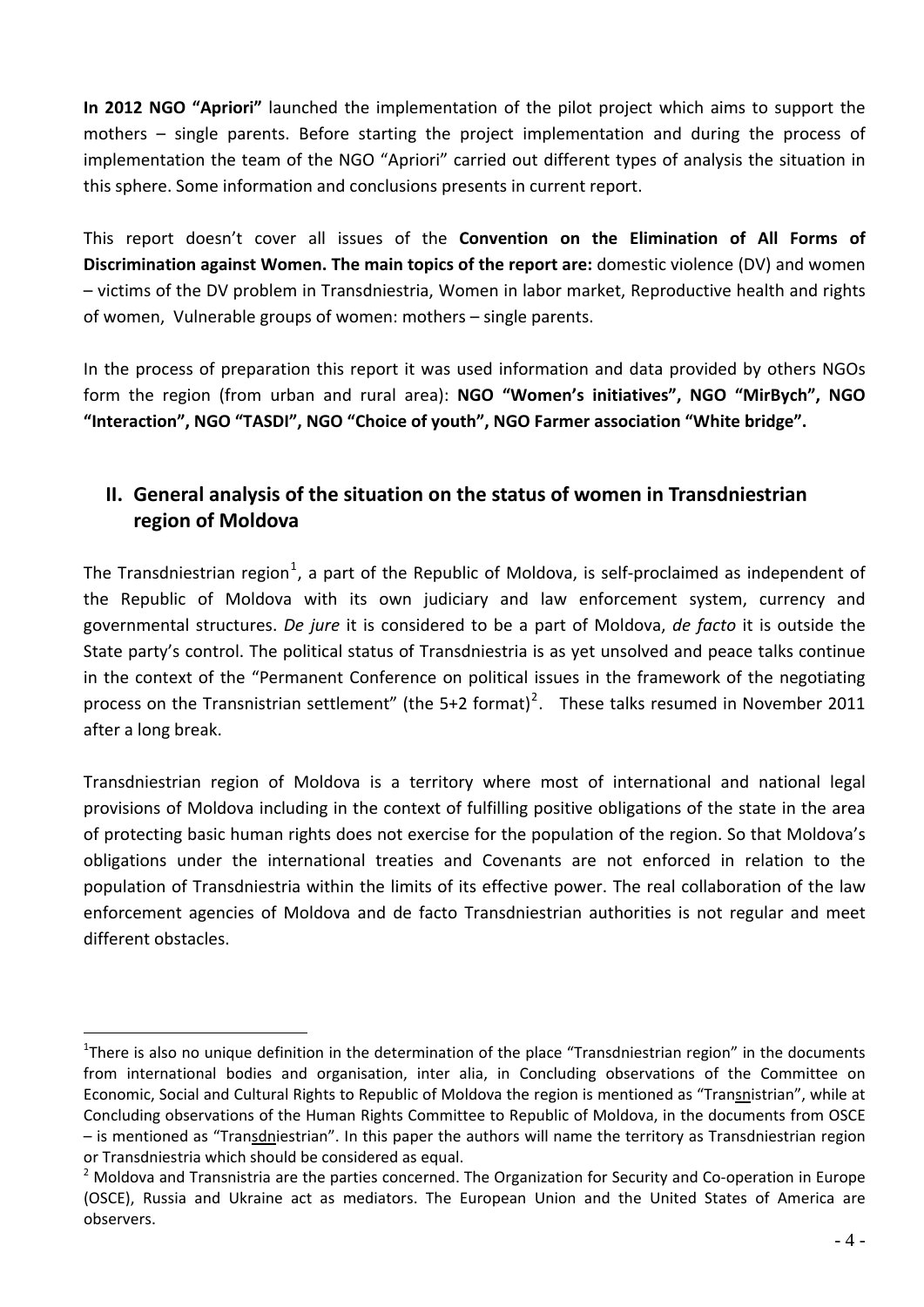In 2011, Moldova presented the combined fourth and fifth periodic Report on implementation of the CEDAW in the Republic of Moldova. N**o information or statistics/initiatives on women's rights protection** and appropriate measures taken by the State to eliminate discrimination against women in political, public or private life **in the Transdnietrian region of Moldova** were provided at the official periodic report by the State. According to the CEDAW General Recommendation #23 which obliges States parties to take all appropriate measures to eliminate discrimination against women in political and implementation of policy at the international, national, regional and local levels. A few UN Treaty Monitoring Bodies' concluding observations made some general recommendations to the Republic of Moldova about the necessity of spreading and fulfilling international standards on the territory of Transdniestria. Namely, Concluding observations of the Human Rights Committee to the Republic of Moldova (CCPR/C/MDA/CO/2, 4 November 2009) mention Moldavian Government's inability to exercise effective control over the territory of Transdniestria which continues to impede the implementation of the International Covenant on civic and political rights in that region. It notes, however, the State party's continuing obligation to ensure respect for the rights recognised in the Covenant in relation to the population of Transdniestria within the limits of its effective power. The same provision is done at The Report of the Special Rapporteur on violence against women, its causes and consequences, Yakin Ertürk in 2009 and Concluding observations of the Committee on Economic, Social and Cultural Rights to Republic of Moldova in 2003. However, little has been done by the Moldavian Government to follow these recommendations.

New approach according to which recommendations are providing not only to Moldavian Government but to de‐facto Transdniestria authorities considered to be more effective and productive for the purpose to strengthen protection and promotion of women's human rights in Transdniestria. This approach appeared in the Report of the Working Group on the issue of discrimination against women in law and in practice on its mission to the Republic of Moldova from 20 to 31 May 2012 (A/HRC/23/50/Add.1), i.e. the Working group recommends to the Moldavian Government "to initiate cooperation with the de facto authorities of Transnistria and other relevant stakeholders to afford women in Transnistria greater protection and enjoyment of their human rights, and engage in joint cooperation and programmes to combat violence against women". Considering the recommendations addressed to Transdniestrian de‐facto authorities, the Working Group suggest the following: "to apply a comprehensive regulatory framework on gender equality and women's human rights that meets international standards and use all available means at their disposal to protect and promote women's human rights and combat violence against them".

In 2011 the High Commissioner for Human Rights officially recognized the need for special focus to be paid to the protection of human rights (including women's human rights) at the territories which, for various reasons, controlled by the de facto authorities such as Transdniestrian region (18 th session of HRC in September 2011 and press conference during Ms. Navanetham Pillay visit to Moldova and Transdniestria in November 2011). Following this position, UN Senior expert on human rights Mr. Thomas Hammarberg made 3 filed visits in Moldova and Transdniestria during 2012 and provided a comprehensive report on the situation on Human Rights in the Transnistrian Region of the Republic of Moldova on February 2013 where he made analysis and provide some core recommendations about domestic violence and trafficking in human beings.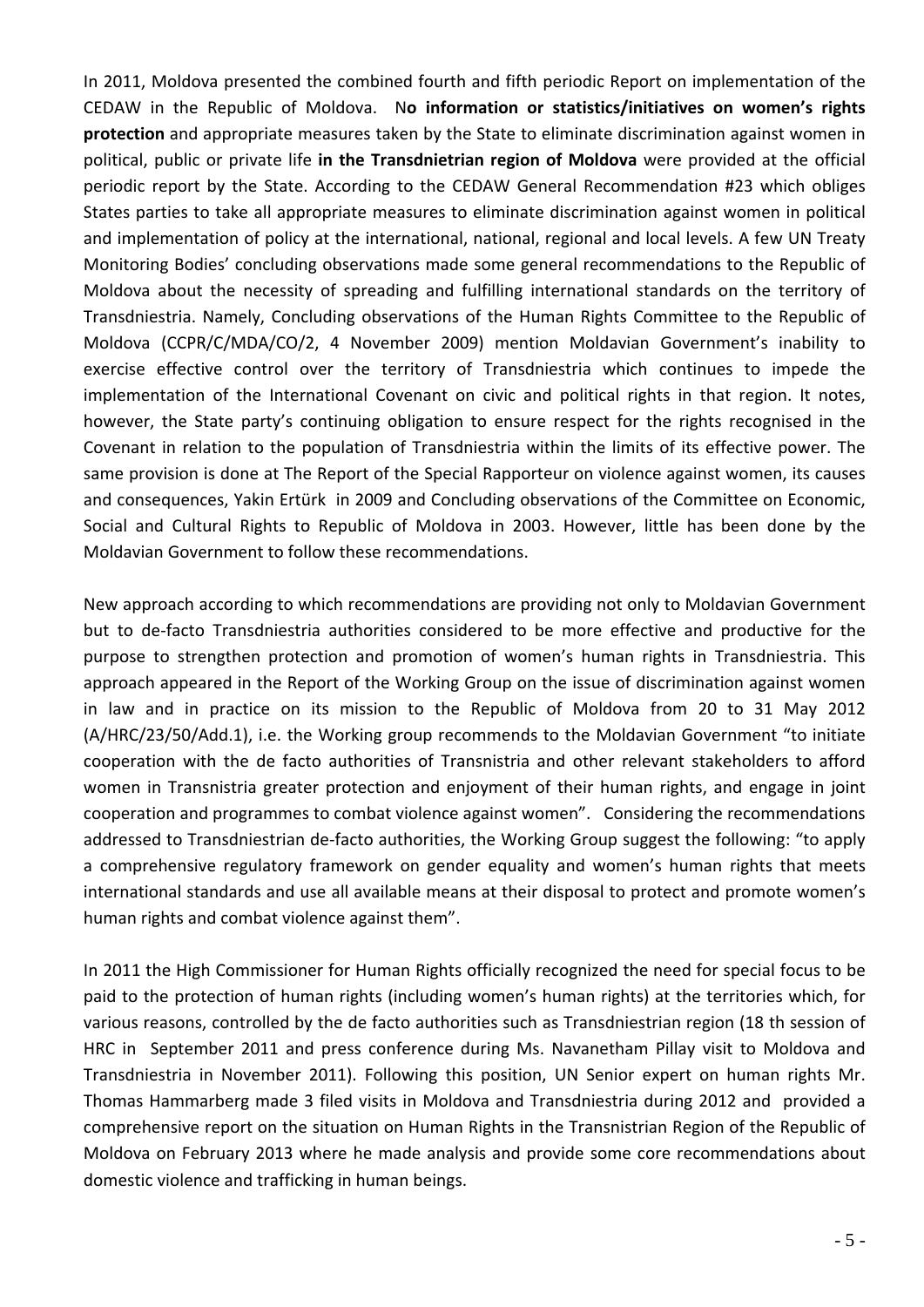For the last six years, the process of strengthening the role of women at different spheres of everyday life and even at some stages of decision-making processes has intensified in modern Transdnistrian society of Moldova. In the last three to five years there have been registered increases in the number of women who drive the car, the number of women who lead the small and medium business companies and women ‐ entrepreneurs, the number of women at executive branch in Transdniestria – head of local departments and ministries (5 of 10 de-facto ministries in Transdnistria are lead by woman and newly appointed in July 2012 prime-minister is a woman too), and in the number of women represented at frontier guard and migration service.

Starting from 2013, new de-facto ministry of social protection and labour started to operate in Transdniestria, before this the issues of social protection were reviewed as a part of the jurisdiction of the de-facto ministry of health and social protection. In the newly created ministry there is a separate department dealing with the protection of rights for families, mothers and children. Informally it may considered as a gender focal point ministry which capacities should be improved in the area of women's rights protection, providing social services to the victims of domestic violence, trafficking in human beings and building cooperation with local NGOs. Allocation the issues of social protection in a separate de-facto ministry may create new opportunities for developing this area and overcoming obstacles on practical implementation of women's rights in Transdniestria and improving capacities of providers in addressing the problem that women and girls face.

However, the process of strengthening women status in public and private life in Transdniestria aggravated by the absence of legitimate ground for its development (lack of legislation provisions for preventing gender discrimination, protecting from domestic violence, sexual harassment, regional programs on equal opportunities for women and men, gender oriented budget, etc. in Transdniestrian region).

# **III. The situation of domestic violence in Transdniestria**

<span id="page-5-0"></span>The problem of domestic violence in Transdniestria is rather latent. Women who are suffered keep the problem silent, the incidence of violence against women and girls, particularly within the family, remains largely underreported due to: shame; fear of social stigma; lack of knowledge about existing laws, judicial procedures and services; or simply because of lack of confidence in the system. De‐facto Transdniestrian authorities do not provide any services for the victims of domestic violence, this is only several NGOs in the region who are dealing with the problem and provide psychological, legal and social support to women and children who are in the situation of violence.

## <span id="page-5-1"></span>**Lack of gender‐disaggregated statistics**

 $\overline{a}$ 

There is rather poor gender segregated statistics in Transdniestria. Official statistics do provide only general information: according to the last population census in 2004 the general population of Transdniestria is 555 [3](#page-5-2)47 people, among them women are 299 677 (54%), men – 255 668 (46%)<sup>3</sup>.

<span id="page-5-2"></span> $3$  Annual statistic report 2004 prepared by The Bureau of statistics in Transdniestria.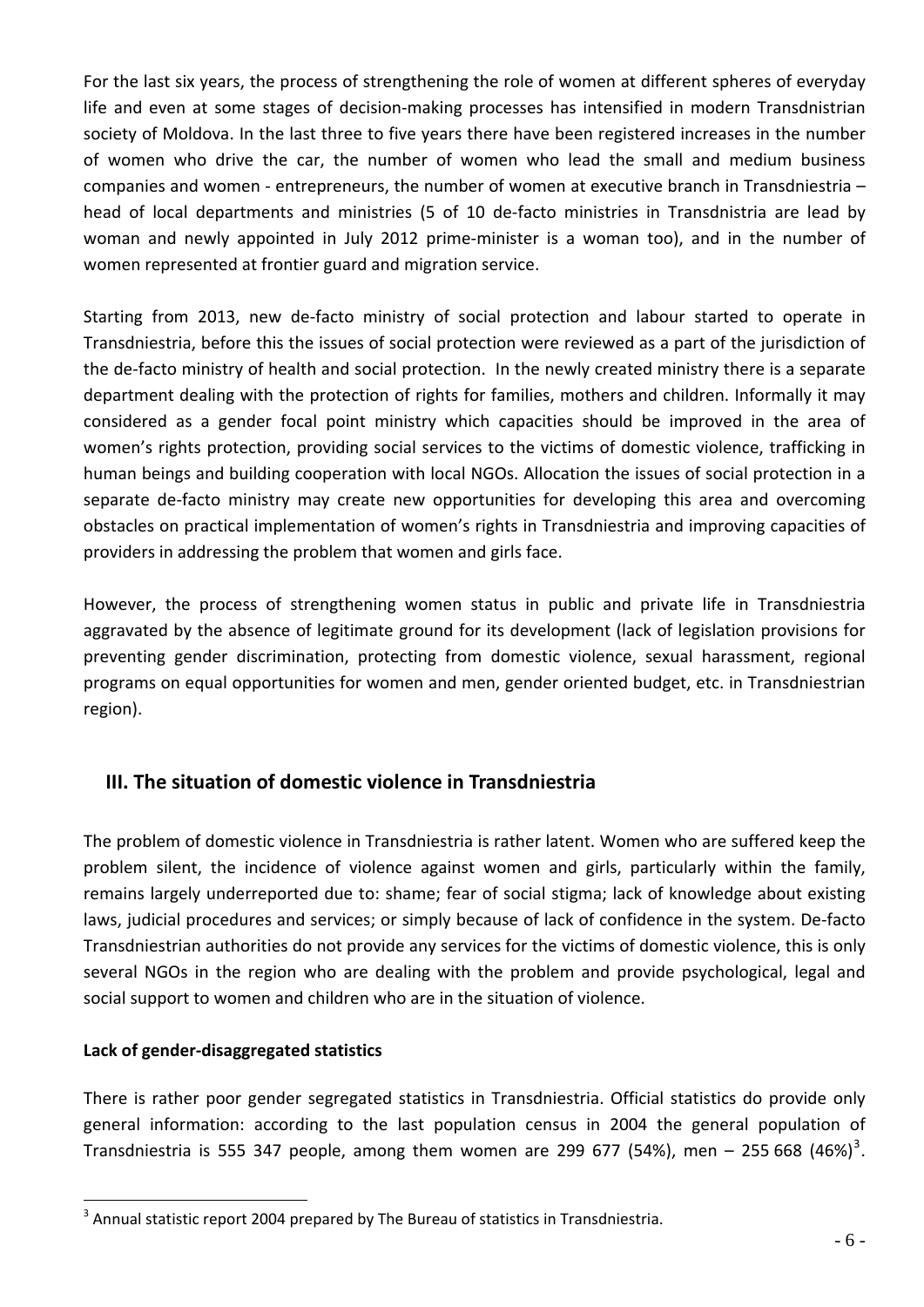Statistics as to 2012 shows that per 100 marriages accounted 59 divorces (3468 and 2057 respectively) which is higher on 0,1% to the coefficient of divorce (on 1000 of population) in comparison with the year 2011. Additionally, the data on the persons who committed crimes has only limited indicators disaggregated by sex: in 2012 out of 3848 identified persons who committed crimes (the Bureau of statistics in Transdniestria presented ranked distinction based on certain categories of persons which are), **621 (16%) were women** (the percentage of women committed crimes increased twice in comparison with 2009), 1975 – youth (under 30 years old), 2404 – unemployed, 1390 – previously detained<sup>[4](#page-6-0)</sup>. At this point official gender-segregated statistics finished. According to the data presented by de‐facto Ministry of internal affairs on 2009, 60% of crimes committed by women served sentence at women penitentiary institutions have been done because of family ground – they suffered for long‐ term domestic violence. During the discussion with women's NGOs in Transdniestria, some representatives noted that 40 to 50 per cent of women in prison are there for killing their husbands or partners due to domestic violence. These cases are often not treated as self-defence nor are mitigating circumstances considered in the sentencing.

Consequently, the resources which experts have to use to update the problem of domestic violence in Transdniestria are basically analytical reports and sociological surveys from national and international NGOs. De ‐ facto authorities *does not keep official data on the rate of domestic violence.* It is worth to mention that an essential role in collecting and keeping data belongs to national and regional NGOs, especially IOM, UNFPA, Center Resonance NGO, Women's initiatives NGO, Interaction NGO.

According to the results of the sociological surveys in the field of reflection the problem of domestic violence in the public opinion in Transdniestria carried out by Center Resonance in 2009 and 2011 the following observations and conclusions have been done:

- 1. 22,3% of women in Transdniestria (every four women) living in marriage or with partner is being or exposed to different types of domestic violence;
- 2. Up to 60% of women living in marriage or with partner suffered from different forms of psychological violence;
- 3. More than a 50% of women who suffered from physical violence stated that the aggressor in this cases was their husband or partner;
- 4. More than 17% of population consider that the physical violence against women is justified in the case of adultery, more than 8% thinks that its normal even when the husband only suspects his wife adultery;
- 5. Women are most vulnerable to all types of the domestic violence at the age from 20 to 24 years, at the same time analysis of the domestic violence cases of clients who applied for support to the Center Resonance (more than 1100 clients for the period 2009 - 2012) shows that the average age of victims more than 30 – 35 years. This means that women who suffered domestic violence have to suffer for about 5‐10 years before they come for services.

In the Transnistrian region of the Republic of Moldova, while there is no specific infrastructure for responding to domestic violence cases, UN Women, IOM, UNFPA has implemented a comprehensive domestic violence and counter‐trafficking prevention and protection programmes in cooperation with

<span id="page-6-0"></span><sup>4</sup> Annual statistic report 2012 prepared by The Bureau of statistics in Transdniestria.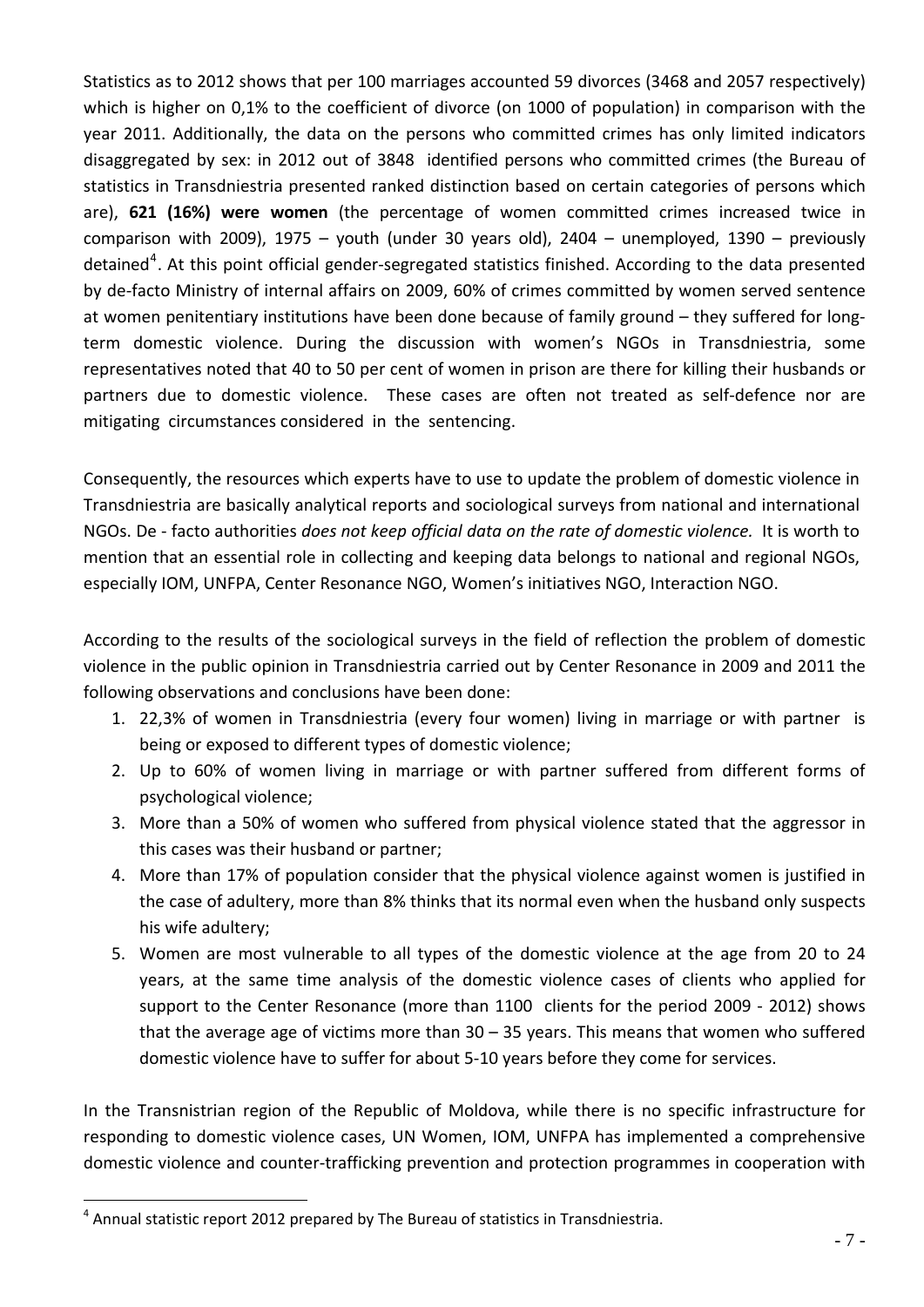several local NGO partners (NGO Women's initiatives, Center Resonance, NGO Interaction, NGO Perspective). In addition to hotline that provides confidential information on migration and trafficking and to informational lines on domestic violence issues, which has received almost 7,000 calls since its launch in 2006 on migration and human being trafficking and [5](#page-7-1)607 calls<sup>5</sup> since mid 2009 on domestic violence, the projects also provided legal and psychological assistance, vocational training, support with job placement, start-up grants for small businesses to women at-risk, seminars to social and medical service providers, raising awareness campaigns. The combined data provided by NGOs rendering services to victims of domestic violence, starting from April 2009 (it was for the first time when specialized domestic violence services were brought to Transdniestria) it was registered **2324 applications for services from victims**.

As it is mentioned in the Report of the Special Rapporteur on violence against women, its causes and consequences, Yakin Ertürk the lack of a centralized database on sex-disaggregated data and indicators on violence against women and on gender‐based discrimination in general, the monitoring and evaluation of the impact of measures put in place for the achievement of women's de facto equality and the elimination of violence against women negatively reflect to the protection of women from domestic violence.

#### <span id="page-7-0"></span>**Lack of domestic violence legislation at the local level in Transdniestria**

While Moldova adopted several acts on combating violence against women and promoting gender equality (the Law on Ensuring the Equality between Women and Men 2006, the National Plan for Promotion of Equality between Women and Men in Society for the period 2006‐2009, Law on Preventing and Combating Family Violence 2008, the National Strategy to Ensure Gender Equality in Moldova for 2009‐2015, Law on Equality 2012), none of these acts operate in Transdniestria nor the separate acts in Transdniestria have specific legal provisions on prevention and protection of women from domestic violence.

The problem of lack of applicable anti‐domestic violence provisions in Transdniestria appears as a main challenge and gap at increasing the status of women in society and strengthening their role at decision making processes in public spheres. Thus, *the lack of local legislation in the field of prevention and protection from domestic violence and deep stereotypes towards the place of women and men seems to be the main obstacle to solving the phenomena of gender equality in Transdniestrian region.* The necessity of adopting relevant and effective legislation applicable on domestic violence both at national and regional level is stated in most of the international and regional documents as well as in the European court on human rights case law.

Specific legislation has not been developed in the Transdniestrian region, especially to protect women from violence within the home or by a cohabiting partner or ex-partner. There is no definition of "domestic or family violence" at local transdniestrian legislation. Criminal and Administrative codes' provisions criminalize only severe or less severe physical injuries. Domestic violence cases are not

<span id="page-7-1"></span><sup>&</sup>lt;sup>5</sup> 5607 calls is a combined data provided from Informational line on domestic violence operated by Center Resonance and Trust line on domestic violence operated by NGO Interaction.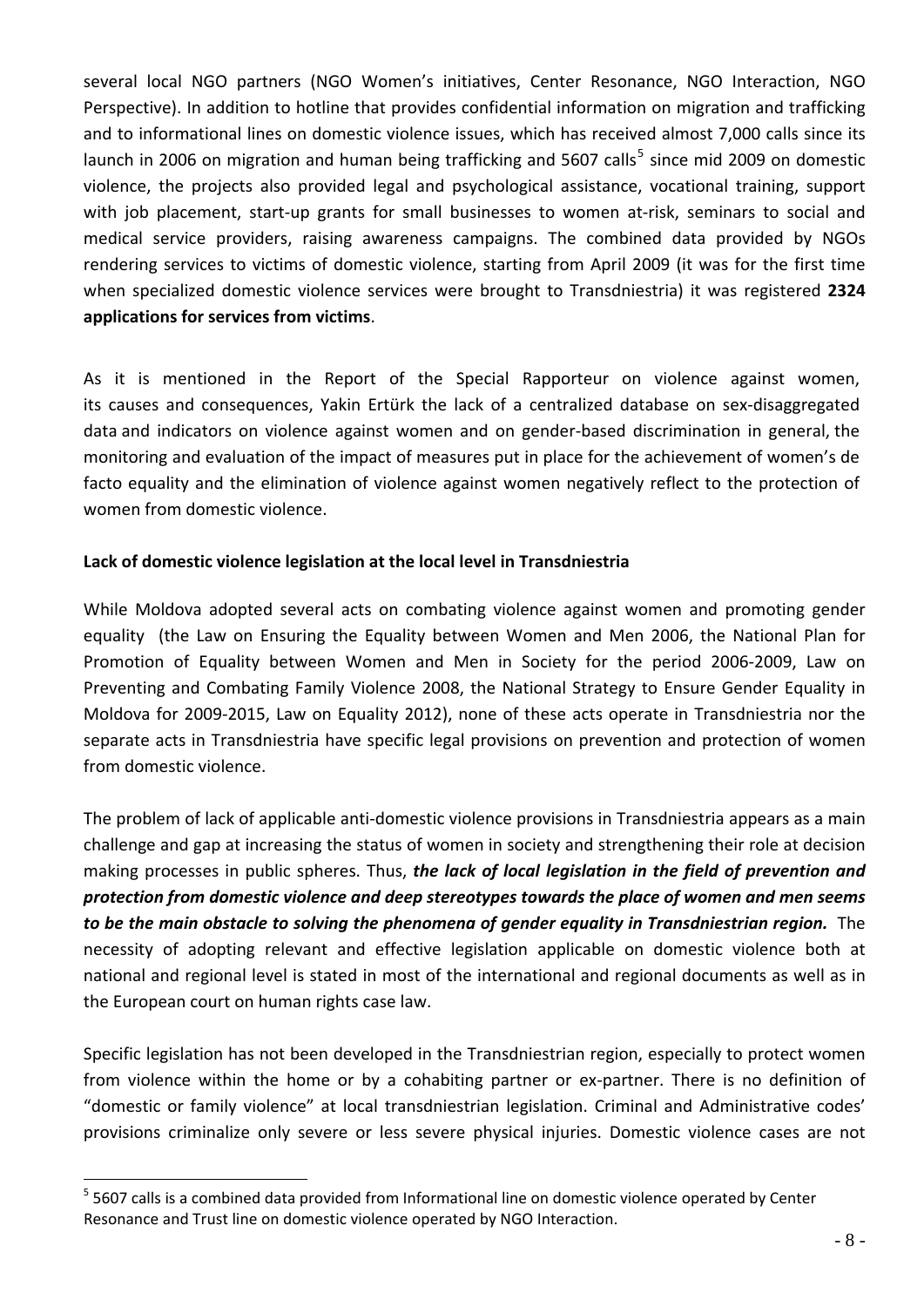public prosecution cases ‐ the woman has to complain and administer all evidence in her case. The public prosecutor will become active only in more severe bodily harm. The Criminal Code and Administrative Offences Code contains no aggravating circumstances for committing serious bodily harm or health injury against the spouse or a close relative, similarly in the case of intentional medium bodily harm or health injury against a spouse or a close relative. The Criminal Code criminalized the offence of «intentional severe or medium severe injury to a person's health» (art. 110 and art.111), while the offence of "intentional light physical injury or light injury to a person's health is covered by the Administrative Offences Code "intentional light physical injury". Reported domestic violence cases are investigated under these articles. Economical form of domestic violence does not covered or punished by Transdniestrian legislation at all.

Even when aggressors bear responsibility under the Administrative Offences Code of Transdniestria, the courts are usually used such penalty as a fine for offenders. But in practice most families run a joint household, a fine is paid from common budget or even sometimes a woman paid it if she is the one who bring money to the family. During the counseling activities of Center Resonance, 40% of women suffered from violence mentioned that they did not apply for help to police because the only sanction which is widely used is a fine. After the partner or spouse even will pay it he becomes even more aggressive towards victim again and again. According to the data from day-to-day practice from NGOs, only 20,4 % of women in Transdniestria applied for services in law enforcement bodies and lack of them considered such intervention efficient.

The provisions of Criminal Procedure Code do include only general principles of investigations crimes and judicial process which are typical for the main category of crimes. While investigation and judicial process on domestic violence cases requires elaboration of special mechanism for treating such cases and additional education of law enforcement officers (police, judges). Lack of special procedures how to deal with and investigate domestic violence cases entail impunity of aggressors and decline in confidence to law enforcement system from domestic violence victims.

Unfortunately, it is a widespread practice that women in Transdniestria who suffer different forms of violence are afraid to go to police, most of cases remain unreported. According to the results of the sociological surveys in the field of reflections the problem of domestic violence in the public opinion carried out by Center Resonance in 2009 and 2011 (with a total sample about 859 people) about 77% of the domestic violence victims never applied for help and justice to the any medical or law enforcement institutions (medicines, psychologists, police, NGOs, relatives and others).

Such a legal policy that does not effectively sanctions the violence suffered by women is in breach of the standards of due diligence established by the General Recommendation 19: "State may also be responsible for such acts of private persons if it fails to act with *due diligence* to prevent violations of rights or to investigate and punish acts of violence, and for providing compensation".

The legal and judicial framework in Transdniestria is incomplete with respect to implementation of requirements and creation of a legal mechanism to hold responsibility upon UN and European standards. *It is important to advocate for the adoption of a Local act on protection of victims of domestic violence In Transdniestria* with the support of local and international NGOs, international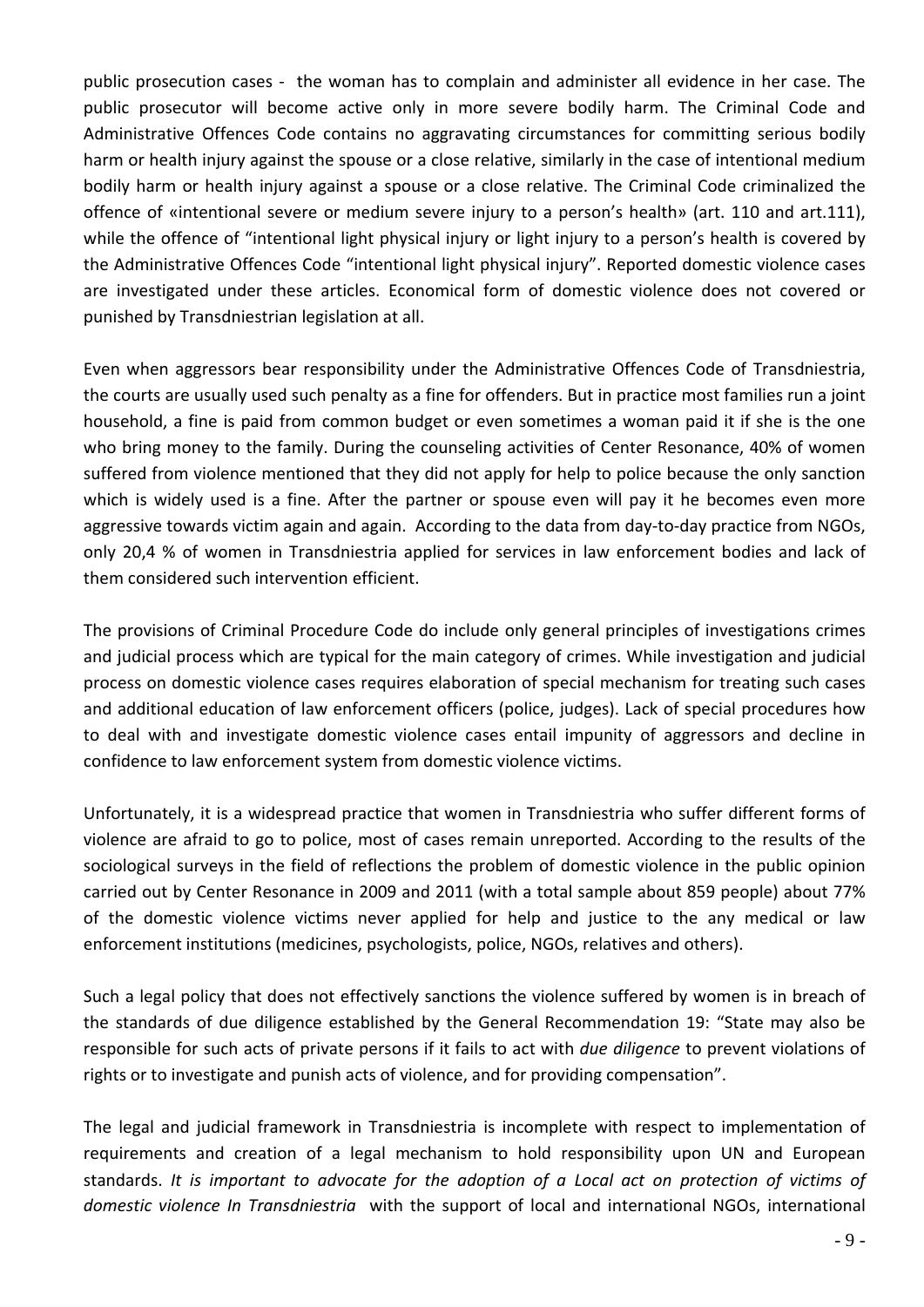human rights bodies. New law should focus on the issue of domestic violence and protect all possible persons who could suffer from it; introduce protection orders as immediate measures to protect the victim; create effective measures to protect and support victims of domestic violence; ensure creation of shelters and centers accessible to victims; ensure effective rehabilitation of victims; ensure effective correction measures for perpetrators, etc.

It is worth to mention that starting from the second half of 2009, Center Resonance initiated the discussions about the necessity of adoption special legislation on domestic violence in Transdniestria at different decision‐making levels with the attraction both legislative and executive branch authorities. In 2010 – 2011, 4 lobby groups for promotion and adoption of local policy measures and legislation acts consisting of members of Parliament, NGOs, ministries, municipal authorities and deputies at local/rayon level have been created and worked on reviewing the provisions and recommendations from UN model law on protection from domestic violence, as well as best practices from the laws of CIS countries (Ukraine, Moldova, Kazakhstan, Kyrgyzstan) and elaborating the draft law on domestic violence. In June 2013, t**he draft law on domestic violence** by the initiative of two deputees of de‐facto Parliament (one of them is the speaker) was sent for discussion to all subjects of legislative initiative In Transdniestria. So officially it is entered into first phase of legislative initiative<sup>[6](#page-9-1)</sup>. But it is not adopted and even discussed yet. So **the importance of international engagements and international organizations in promoting the issue of adoption special legal act on domestic violence**, in changing perceptions of violence against women and promoting a rights‐based approach to dealing with the issue is the contract of the contract of the contract of the contract of the contract of the contract of the contract of the contract of the contract of the contract of the contract of the contract of the contract of the c

UN Senior expert on human rights in his report in 2013 recommended to combat effectively domestic violence violations and to develop a comprehensive programme which would **include a strict legislation.**

#### <span id="page-9-0"></span>**Existing of strong stereotypes towards the place of women and men in the family**

According to the opinion of the majority of population, the key primary role of women is baby and home care. The employability, self-rezlization for woman is viewed as secondary role after she will successfully end with the primary one. The most supported opinion regards the exclusively female responsibility to give birth and educate children, 80% of the respondents of sociological survey "Women's Vulnerability to HIV/AIDS in Transdniestria"<sup>[7](#page-9-2)</sup> agreeing that "The role of a woman in society is to give birth and educate healthy children". An especially high percent of affirmative answers is registered among elderly respondents (92%) and men (84%).

According to the results of the above mentioned survey, wife's adultery is the only case in which a significant part of the respondents consider motivated applying physical violence on wife, men supporting this point of view more than women. The use of physical violence against the wife in case of

<span id="page-9-1"></span> $6$  The text of the draft law as well as justification could be found on the official page of de-facto Parliament [http://www.vspmr.org/Law/?ID=4136.](http://www.vspmr.org/Law/?ID=4136)

<span id="page-9-2"></span><sup>7</sup> The survey was conducted by Center Resonance in partnership with Center for prevention and combating of AIDS and infectious diseases in Tiraspol with the support of UNAIDS Moldova in 2011.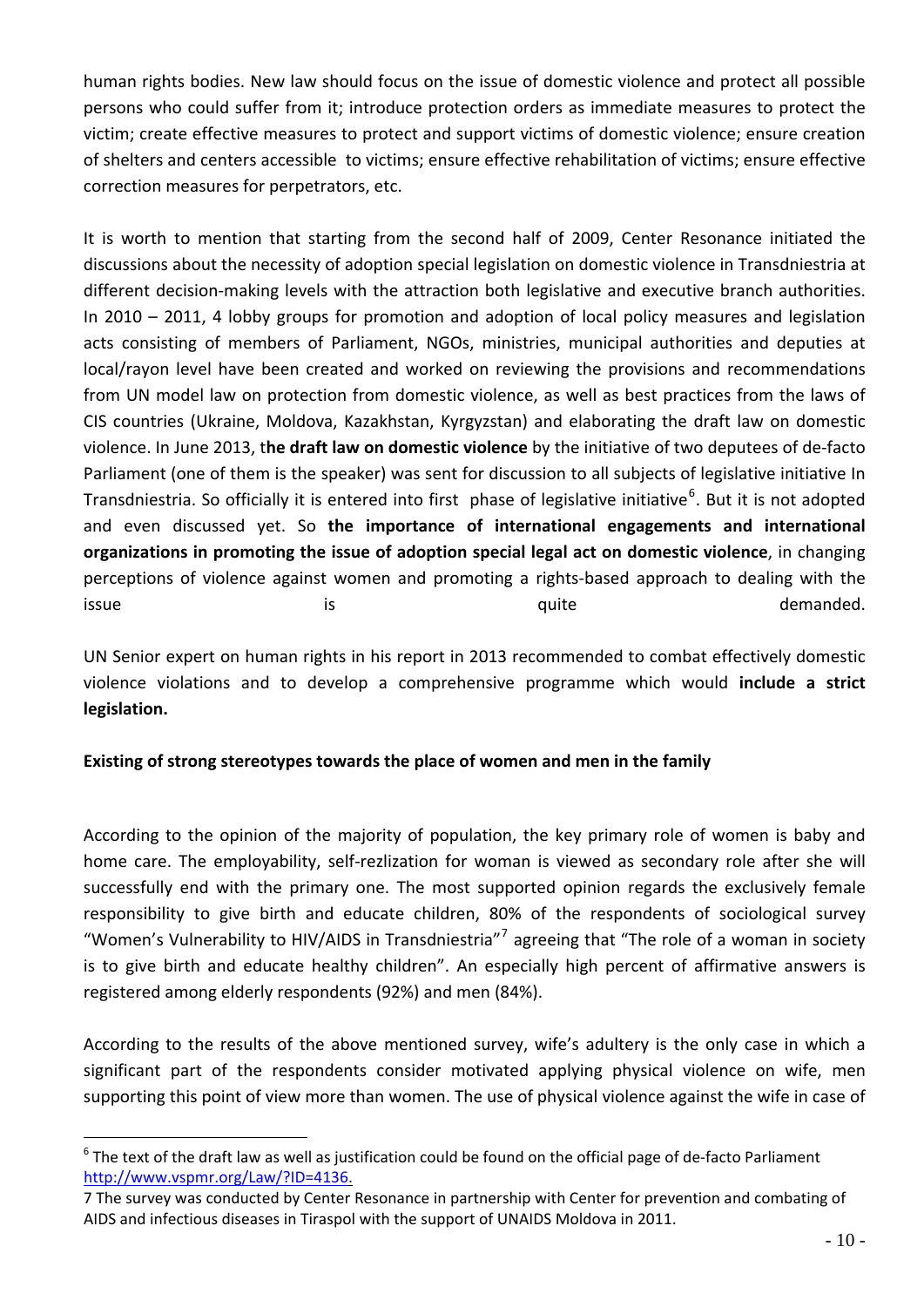adultery is supported by 13% of respondents of which 17% are men. In the same time, 8% of men consider the violence against the wife justified only upon suspicion of adultery, such respondents amounting to 6% of the whole sample. Ivan, 23 years old, living in Slobozia town in Transdniestria stated "*first of all, most often it exists a special category of women that creates preconditions and sometimes wants the husband to hit her…"*

Traditional views of violence against women as a private concern still exist at judicial and police officers practice. Domestic violence is considered to be a private matter, common sayings from police officers are "*the wife and husband are made from one dough*" or *"beating means to love*". There are also a number of widely held misconceptions so called "myths" about violence against women which treat the problem as isolated cases concerning a particular group. These misconceptions are: (a) violence against women is a phenomenon that takes place in poor and broken homes; (b) victims of violence are inherently vulnerable women needing special protection; (c) violent men are deviants who use alcohol and drugs or have personality disorders; (d) domestic violence involves all members of the household, including men.

As a result to such perceptions and attitudes towards violence against women, the police generally does not respond appropriately to calls from female victims of domestic violence. According to the internal data fixed by NGOs rendering services to the victims of domestic violence, many women reported that the police either did not respond to a call at all, or when they did respond, they did not provide women with protection from their abusers when they arrived. Maria, 40 years old from the village located close to Dubossary town *faced the refusal from the police officer to come to her house during her phone call to police asking for help.* Maria explained that different acts of physical and psychological violence were committed by her present husband towards her and her son and she was very afraid of her son's life. Police (located in Dubossary town, 15 km far from her place of residence) motivated that it is not enough fuel to come to her house and advice to deal with family matter by themselves. In cases where the police investigated an assault and filed charges against an abuser under the Administrative Offences Code, a significant number were dismissed because the police "failed to collect all evidences and witnesses record".

Women who attempt to access the legal system report that they often face significant obstacles and re-victimization. Unless violence results in serious physical injuries, police, prosecutors and judges are said to often trivialize the matter and discourage women from pursuing the case and an investigation.

The Special Rapporteur on violence against women, mission to Moldova, Yakin Ertürk, mentions in her 2009 Report that unless it results in serious injury domestic violence is not perceived as a problem warranting legal intervention. As a result, it is experienced in silence and receives little recognition among officials, society and women themselves.

#### <span id="page-10-0"></span>**Lack of services for women who suffered from domestic violence**

For the total number of women population which is about 299 677 women, *there is no shelter for the victims of domestic violence* in Transdniestrian region. In the meantime, according to the international standards elaborated by WAVE Network one shelter for vulnerable women should be created for the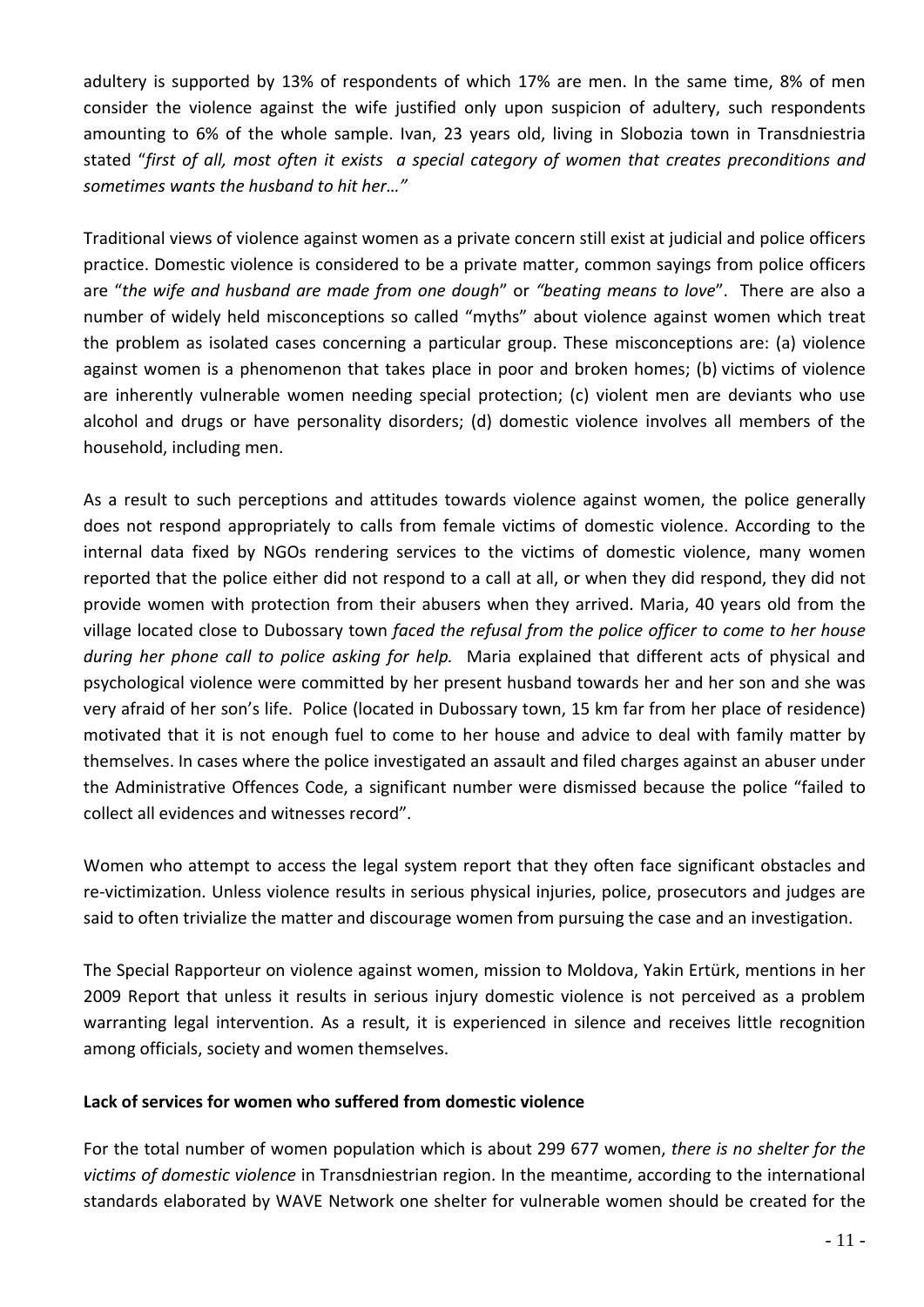population not more then 50 000 people[8](#page-11-0), at the same time as per the United Nations standards one dedicated shelter should exist for every 10,000 citizens $^9$  $^9$ .

After identification a victim of domestic violence by local NGO there is *no place to put her to a safe place* for the purpose to render immediate help. It was binding for the State party to have access to immediate means of redress and protection, including protection orders, and access to a sufficient number of safe shelters and legal aid, mentioning at Concluding observations to Moldova from CEDAW Committee in 2006.

There are eight shelters for victims of domestic violence or maternal centers in the rest of Moldova (in Chisinau city– which is 85 km far from the main city of Transdniestria and about 200 km far from the northest town of Transdniestria, in Causeni district - which is 35 km far from the main city of Transdniestria and about 250 km from the northest town of Transdniestria). According to the NGO practice most of the victims refuse to go to the shelter because of long distance, lack of contacts with friends, and even absence of phone connection between a woman and her relatives and friends from her residence (Moldova and Transdniestria obtain different telephone providers and it is rather expensive to call from one phone provider to another), challenges may arise with cross border passing for women with children who do not have relevant ID documents or permission from former husband which allow to go with a baby.

There are no specialized services for the victims of domestic violence, except those which are provided by local NGOs. Providers (forensic examiners, health and social providers) do not have adequate knowledge and skills how to respond to the victims of domestic violence.

There are some challenges both legal and financial in order to fulfill Concluding observations to Moldova, 2006 regarding access to shelters in Transdniestria: first of all, there is no legal provisions that foresee creation of specialized temporary shelters for victims of domestic violence. In the meantime, de‐facto transdniestrian ministry of social protection and labour expressed its interest to create the shelter on the basis of local NGO working with victims of domestic violence and even ready to provide space for it which should be reconstructed and equipped. Secondly, the creation and further functioning of the shelter requires too much human, administrative and financial resources which is not incompatible and applicable without international support and assistance. Also Special Rapporteur on violence against women, Yakin Ertürk recommends both to the Government of Moldova and donor agencies to follow the recommendations made at the report in the field of the elimination of violence against women and girls, promotion gender equality and empowerment of women, institutional and public sector reforms.

<span id="page-11-0"></span><sup>8</sup> Bridging Gaps – From Good Intentions to Good Cooperation: Manual for Effective Multi-Agency Cooperation www.wave‐[network.org](http://www.wave-network.org/)

<span id="page-11-1"></span> $9$  UN Division for the Advancement of Women, Handbook for Legislation on Violence against Women (2010), Section 3.6.1.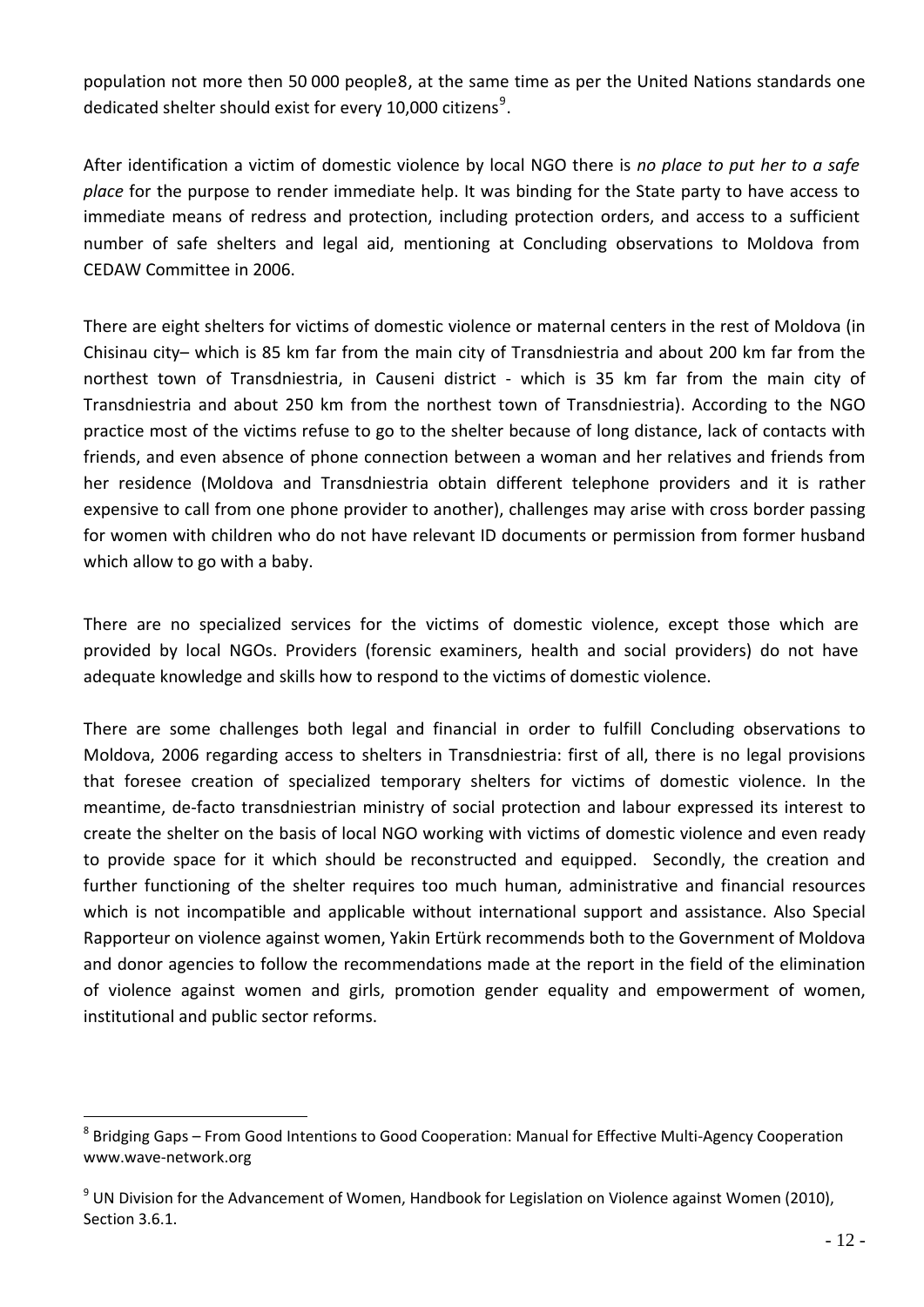There are some positive trends of cooperation between Transdniestrian – Moldavian authorities to solve social problems. For example, the Moldavian Ministry of Health, the Moldavian Ministry of Labour, Social Protection and Family, the UN representatives and the Transdniestrian Ministry of Health and Social Protection cooperated in 2009‐2010 to equip some prenatal maternity centers in Transdniestria and have formed "expert groups" from both sides to carry out this task. Such **model could be initiated in the case of adopting applicable legislation and internationally recognized standards in the field of domestic violence in Transdniestria.**

## **RECOMMENDATIONS for combating and prevention of domestic violence:**

- 1. Urgent adoption of the Law on Prevention and Combating Domestic Violence in Transdniestria;
- 2. Elaboration and development of services for victims of domestic violence, including establishment of Centers for temporary placement (shelters) on the territory of Transdniestria;
- 3. Periodic organisation of awareness campaigns to promote zero tolerance towards domestic violence in the society;
- 4. Development of special programmes in the higher and special educational institutions, which train future psychologists, social, medical workers, etc. in working with domestic violence cases;
- 5. Increased efforts of law-enforcement entities in investigating the domestic violence cases;
- 6. Introduction of gender disaggregated statistics standards.

# **IV. Women in labour market**

## <span id="page-12-1"></span><span id="page-12-0"></span>**General statistical data**

 $\overline{a}$ 

According to the official statistics**[10](#page-12-2)** for 2012, the employment agencies of Transdniestria officially registered 4 945 unemployed citizens (3.4% of the economically active population). Women account for 3035 or 61.4% out of the total number of registered persons. In 2012, there were registered 12 192 people as job seekers, including 6 704 women (55.0% out of the total number of registered persons). According to other official sources**[11](#page-12-3)**, 8 751 persons are officially considered unemployed (about 7% of the economically active population).

As of 01.01.2013, the number of employees in all branches of economy (except for small businesses and according to official data) accounted for 104,0 thousand people, including 60,2 thousand women (or 57.9%). At the same time, the results of the sociological surveys carried out by the Center Resonance in 2011 $^{12}$  $^{12}$  $^{12}$  show that the real level of women's employment accounts for 42.6% in 2011, which is by 10% lower than the level of employment of men – 51.7%. This is determined strictly by the

<span id="page-12-2"></span><sup>&</sup>lt;sup>10</sup> Special report on social-economic situation in Transdniestria 2012<br><sup>11</sup> Penert of the Ministry of Social Protection and Labour

<span id="page-12-3"></span><sup>&</sup>lt;sup>11</sup> Report of the Ministry of Social Protection and Labour  $\frac{12}{12}$  Report on results of social survey "Vulnershilty of y

<span id="page-12-4"></span>Report on results of social survey "Vulnerability of women towards HIV infection in Transdniestria", 2011 <http://aids.md/aids/index.php?cmd=item&id=1161>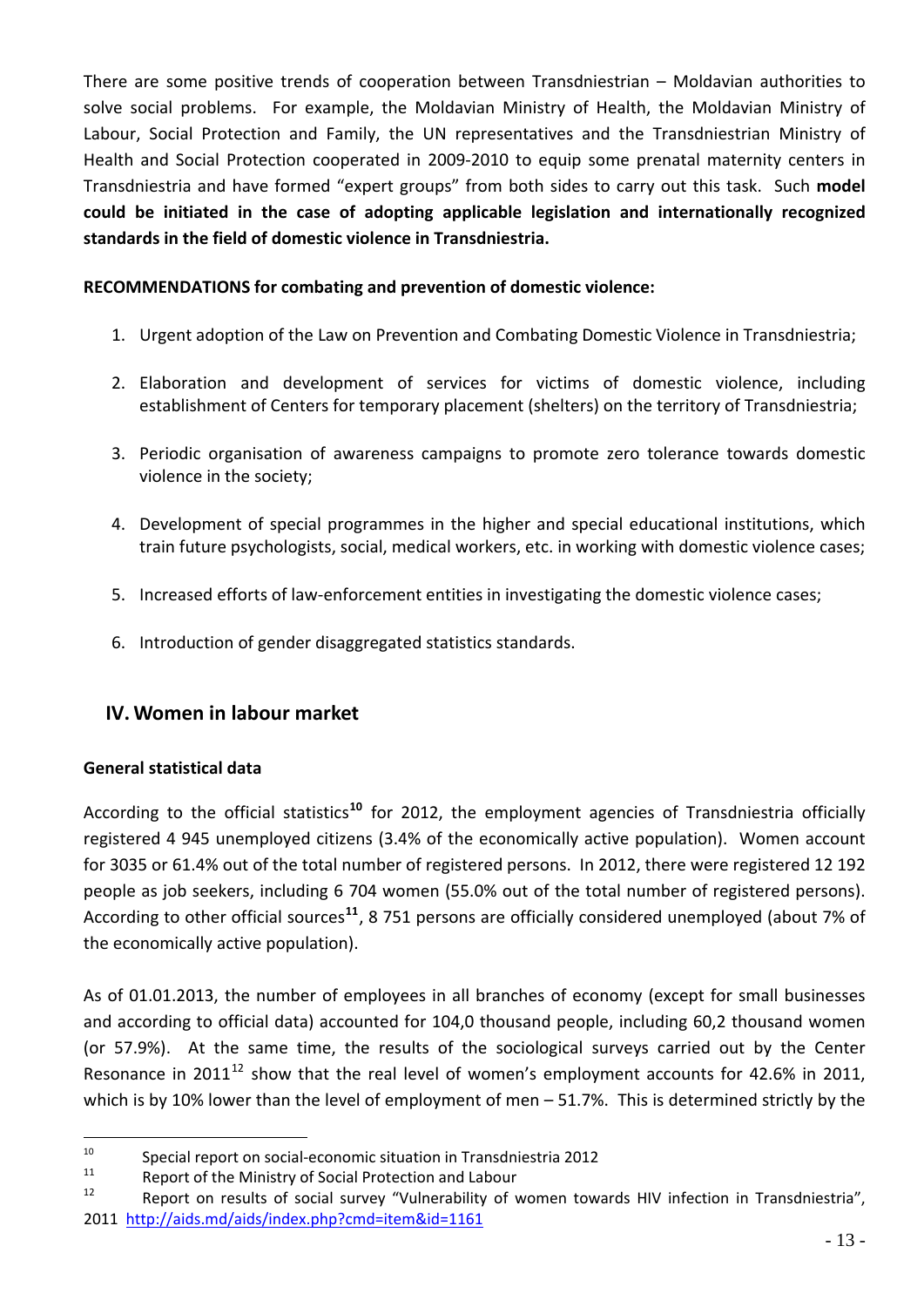demographic factors, and namely by the larger share of ageing population among women, as well as by the number of housewives. Men are mostly employed seasonally or part‐time (12.5% men compared to 4.7% women).

It is necessary to underline the low level of informational content of the official statistical data on employment and practically, total absence of gender disaggregated statistics, especially in the field of employment and labour remuneration.

#### <span id="page-13-0"></span>**Employment and labour remuneration structure**

According to the data of sociological survey of Center Resonance, the main employment sectors are services and commerce (20.3%), education (19.9%) and industry and constructions (17.9%). The first two sectors, as well as the healthcare sector, are sectors that employ mostly women, while the industry, constructions, as well as transport services employ mostly men (Diagram 1).



#### **Diagram 1. Employment sectors distributed by gender**

According to official statistics, in 2013 the average salary in healthcare sector was equal to 2 158 Transdniestrian Roubles (USD 194.5), 2 168 Transdniestrian Roubles (USD 195.3) in education, which is considerably less than in the construction sector – 4 036 Transdniestrian Roubles (USD 363.6) or industry – 4 824 Transdniestrian Roubles (USD 434.6), which mainly hire men. *Accordingly, by receiving a lower income than the men, women become vulnerable. The average income of most women in Transdniestria is also lower compared to the rest of the region (3 414 Transdniestrian*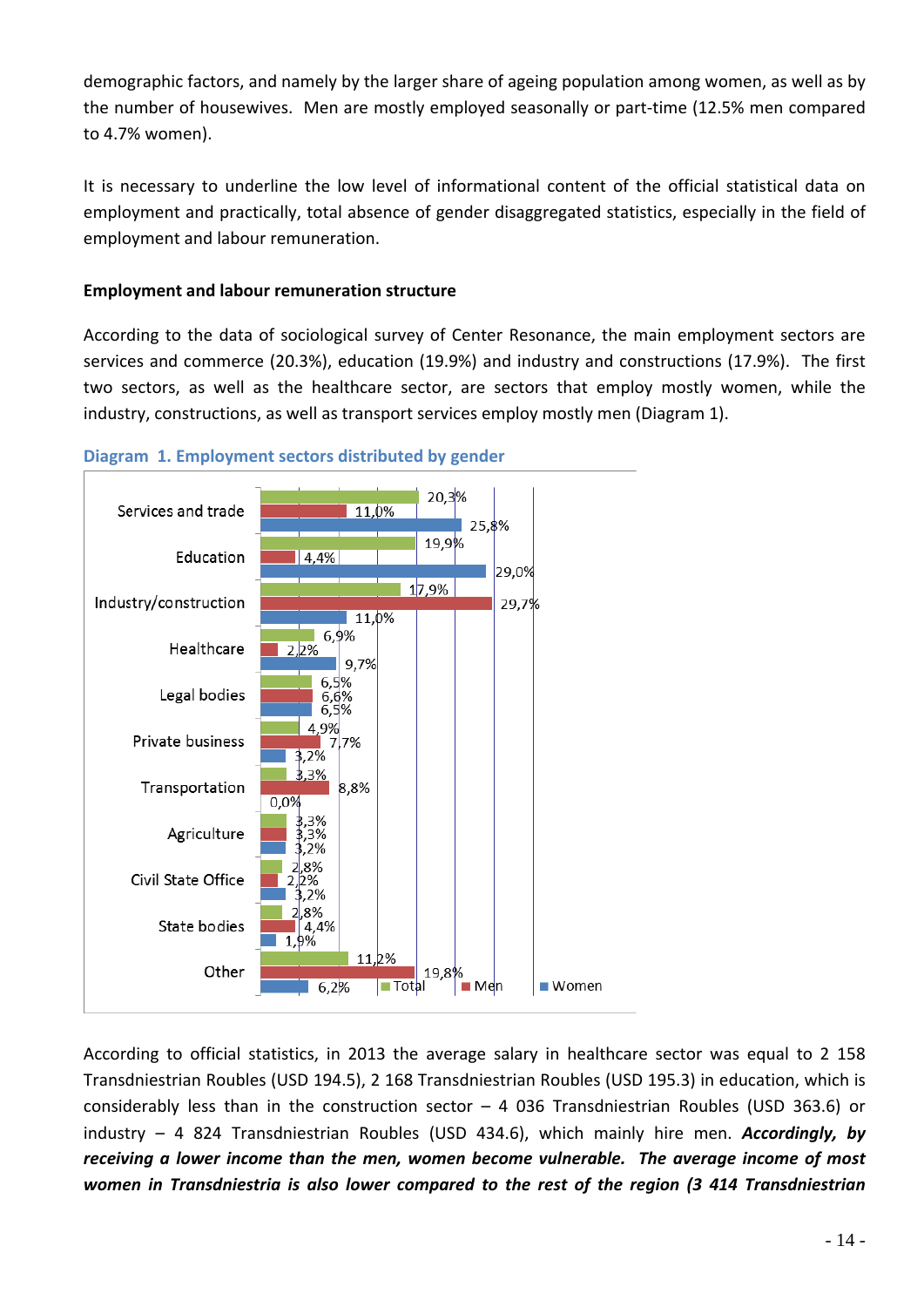Roubles or USD 307.6). It is also important to note the feminisation of economic branches with low *wage levels as a steady trend in the region in the last 10‐15 years.* 

#### <span id="page-14-0"></span>**Employment discrimination**

The Labour Code of Transdniestria stipulates equal chances of employment for both men and women, irrespective of their social status (Article 3, para 1 and 2 of the Code). But there are some restrictions that require additional justification and enforcement by special legal acts (Article 3 para 2 of the Code). There are no such laws in Transdniestria (only the Labour Code), except for an Order No.76 of 5 April 2002 of the Ministry of Economy of Transdniestria which restricts the possibilities of women's employment in more than 300 professions based on physiological limitation and impact on fertility. Moreover, this Order is not a law and its provisions also stipulate the possibility of women's employment in restricted types of jobs, if the employer provides all the necessary safety conditions.

In practice, however, the women encounter many discriminating factors when getting employed:

- 1. Very often the advertisements of vacancies consist of discriminating requirements. Most employers determine immediately discriminatory employment criteria. An example of such advertisement is: "We are hiring a Human Resource Deputy Director; Office Manager; Personal Assistant – working with people and documents. Requirements: male between 25 and 50 years old, active, communicative, PC literate; Attractive and timely salary"<sup>[13](#page-14-1)</sup>. Another example of advertisement, "We are looking for good looking young women to work in a matrimonial agency with no knowledge of English. Age from 18 to 30 years!..."<sup>[14](#page-14-2)</sup>
- 2. During the interview or even in the applications, the potential employers ask questions about the presence and number of children, disabled children, and type of disability. Very often they ask the following discriminating questions:
	- ‐ Are you pregnant?
	- ‐ Do you plan to get pregnant in the next half a year three years?
	- ‐ Are you married?

 $\overline{a}$ 

- ‐ Do you have a baby?
- ‐ How many young children do you have and what is their age?

The mismatch with the requirements mentioned in the advertisement or "incommode" answers to the questions lead often to decline women's employment applications. These factors are proved by women who addressed the Center Resonance, NGO Apriori, NGO Tiraspol Association of Families with Disabled Children and other social and law‐enforcement NGOs in Transdniestria.

**Example 1**. *Citizen A declared during an employment interview with a private school that she was not planning to have children in the next three years. After three months it became clear that she was expecting a baby. This immediately became a reason to dismiss her on the grounds that a pregnant*

<span id="page-14-2"></span><span id="page-14-1"></span><sup>&</sup>lt;sup>13</sup> The advertisement can be viewed at <u>[doska.es](http://doska.es-pmr.com/objavleniya/vse_pridnestrovje/trudoustroistvo_obuchenie/predlagaju_rabotu/record/100206)</u>[pmr.com/objavleniya/vse\\_pridnestrovje/trudoustroistvo\\_obuchenie/predlagaju\\_rabotu/record/100206](http://doska.es-pmr.com/objavleniya/vse_pridnestrovje/trudoustroistvo_obuchenie/predlagaju_rabotu/record/100206) The advertisement can be viewed at [http://makler.md/ru/tiraspol/job](http://makler.md/ru/tiraspol/job-and-education/job/job-offers/an/91232)-and-education/job/job[offers/an/91232](http://makler.md/ru/tiraspol/job-and-education/job/job-offers/an/91232)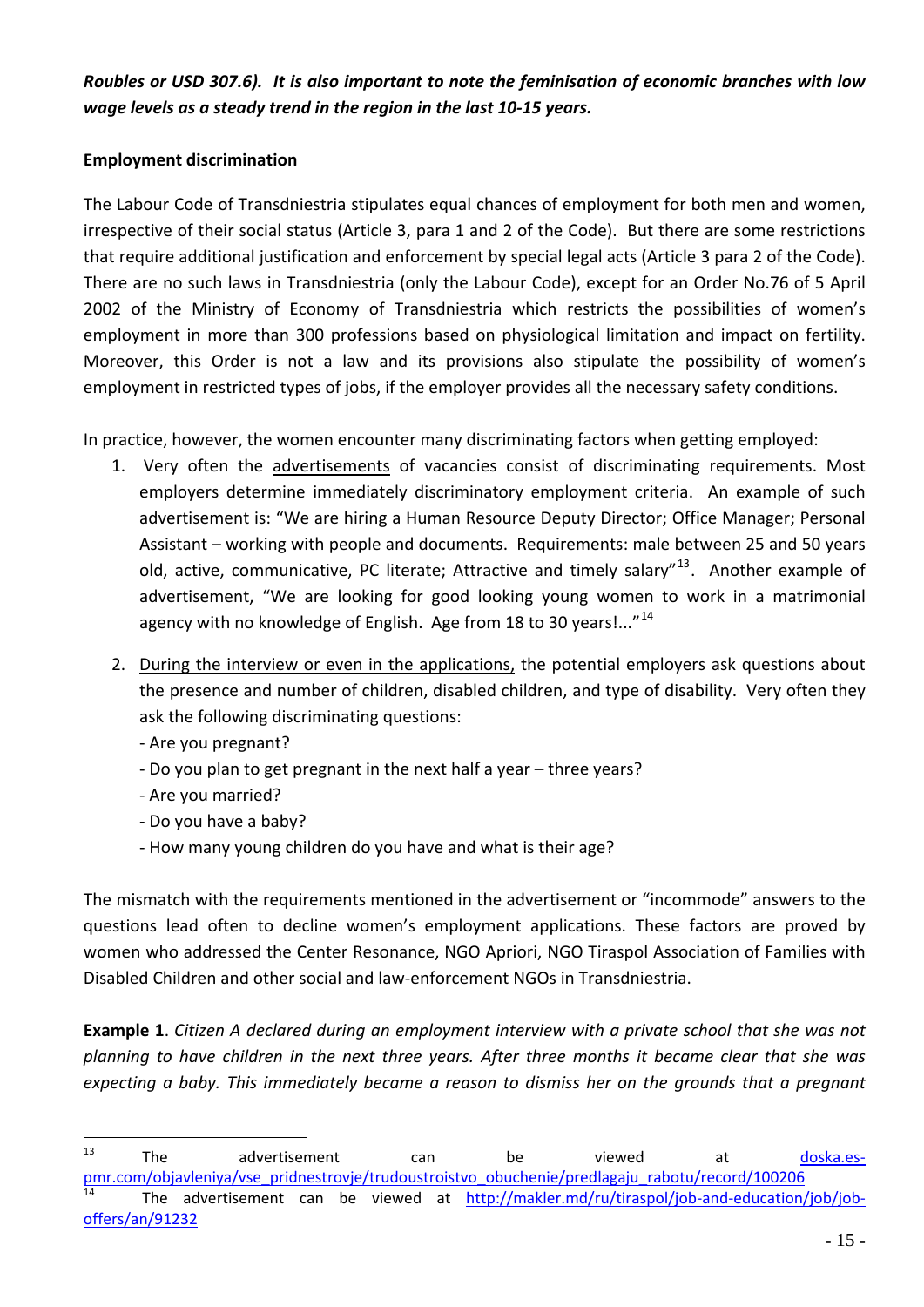woman does not look nice and confuse the children. She did not address to court to be reinstated in her *rights and lost her social security.*

The Criminal Code of Transdniestria has a special article (141) which imposes big fines on employers for "unjustified refusal to hire or unjustified dismissal of a woman due to her pregnancy, as well as unjustified refusal to hire or unjustified dismissal of a woman with children below 3 years of age". Article 64 para 3 of the Labour Code of the region states that it is illegal to deny employment to women because of pregnancy or presence of children. But when examining the legal practice, the authors of the report did not encounter any legal case which was ruled on the basis of these normative provisions. Nevertheless, the Prosecutor's Office of the region has discovered 488 infringements in the labour sector in the first six months of 2013, which accounts for 24.9% of the total infringements; almost all being related to salary non-payment<sup>[15](#page-15-1)</sup>. By putting together all the facts, we can conclude *that the controlling entities do not pay attention to discrimination in labour relations, especially discrimination of women.* 

### <span id="page-15-0"></span>**Discrimination in labour relationships**

 $\overline{a}$ 

The activity of the Center Resonance and other social non-profit organisations of the region, including those that took part in the development of this report (analysis of applications of women who sought support and consultation) have registered many cases of women discrimination during employment. Frequently, this is manifested in the following:

- **Often, after being hired, a woman is subject to a probation period from two to six months.** This gives the employer the possibility (in case of pregnancy, for instance) to conclude a fix‐ term employment agreement instead of indefinite employment agreement or not to conclude any at all, which deprives the vulnerable women of social security. Moreover, the salary during the probation period is usually 50% lower.
- Sexual harassment at the working place. The legislation of Transdniestria stipulates criminal liability for such actions (Article 130 of the CC), but the authors of the report did not find any cases of applying this article in the law-enforcement practice.

**Example 2**. *The citizen G., during her employment interview with the lawyer of a state‐unitary enterprise, when asked about marriage and family planning declared that she was not going to get* married or plan children in the following 2 years, and after a month it became clear that she was *pregnant. Since the employment agreement was concluded with a probation period, it was changed into fix‐term employment agreement and when she left for the maternity leave, she was dismissed because of the agreement termination.*

According to Article 257 para 2 of the Labour Code of Transdniestria, if the fix‐term employment agreements elapses during the pregnancy period, the employer, based on her written request, shall extend the agreement until the end of the pregnancy period. But the citizen G. did not make use of this right and lost the job and corresponding social security.

<span id="page-15-1"></span><sup>15</sup> Source: http://prokuror-[pmr.org/index.php/itogi](http://prokuror-pmr.org/index.php/itogi-raboty-prokuratury-pmr-za-2013-god/392-informatsiya-o-rezultatakh-deyatelnosti-prokuratury-pridnestrovskoj-moldavskoj-respubliki-za-i-kvartal-2013-goda)-raboty-prokuratury-pmr-za-2013-god/392informatsiya‐o‐rezultatakh‐deyatelnosti‐prokuratury‐[pridnestrovskoj](http://prokuror-pmr.org/index.php/itogi-raboty-prokuratury-pmr-za-2013-god/392-informatsiya-o-rezultatakh-deyatelnosti-prokuratury-pridnestrovskoj-moldavskoj-respubliki-za-i-kvartal-2013-goda)‐moldavskoj‐respubliki‐za‐i‐kvartal‐2013‐ [goda](http://prokuror-pmr.org/index.php/itogi-raboty-prokuratury-pmr-za-2013-god/392-informatsiya-o-rezultatakh-deyatelnosti-prokuratury-pridnestrovskoj-moldavskoj-respubliki-za-i-kvartal-2013-goda)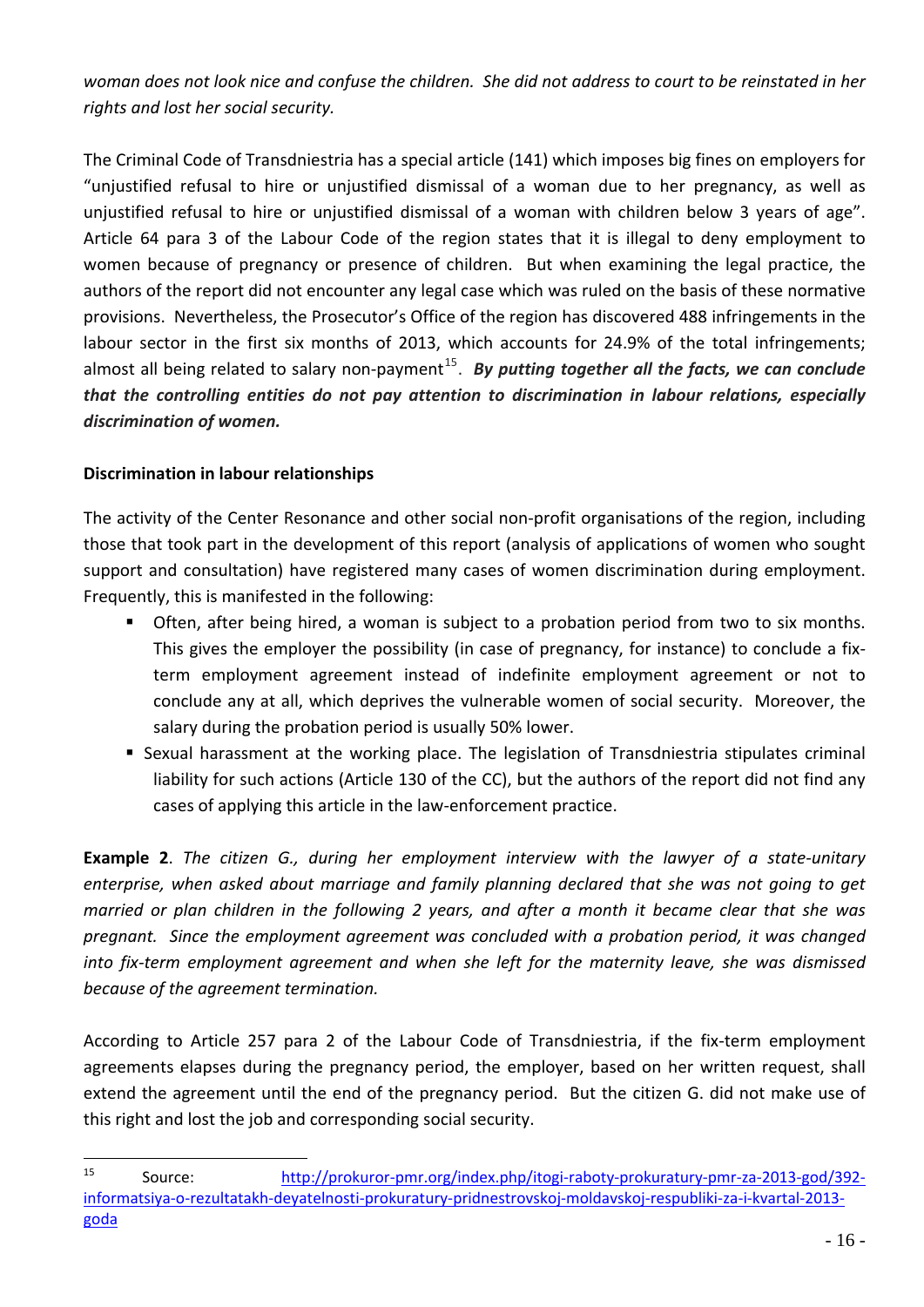*The authors of the report have concluded that in the above mentioned cases, the state authorities do not have efficient mechanisms (existing possibilities of the legislation are not used) to prevent and respond to the types of women discrimination mentioned, to reinstate the women in their rights, to reinstate the gender discrimination victims in their rights and to prosecute the perpetrators.*

## <span id="page-16-0"></span>**Dismissal‐related discrimination**

The legislation stipulates the utmost right of the women with children under 3 years to keep the job while she is on child care leave (Labour Code – Article 257), but while examining the applications addressed to the Legal Informational Center Apriori and other social-related NGOs in the region, it was discovered that namely this category of women is being dismissed in practice.

The low level of legal culture of the region's population allows the employers to manipulate the employees, including during dissmisals. In particular, according to the approved Government Decision of Transdniestria, the directives "on the procedure of keeping the emplyment history book" (document that registers the employment history of the person) stipulate mandatory mentioning of grounds for dismissal and re‐employment, which forces women to avoid addressing the court for reinstatement into their right, because there is a prejudice in the society that if a woman was reinstated in her job based on court ruling, she will find a job extremely difficult or it will be impossible for her to find a job at all, because no employer wants to hire a woman who has the experience to fight for her rights in court.

**Example 3**. *The citizen C. was hired as Director of the Rehabilitation Center for Disabled Children when* she was taking care of her 9-month-old child. After two months, the administration accused her that she did not fulfil her duties of Director and by threatening her to mention the grounds for dismissal as *unsuitable for the position held due to lack of qualification in the employment record book, it* demanded she wrote a resignation notice. Because she was afraid she would not find a job in the future, she wrote the resignation notice and she resigned. The citizen C. did not address to court to be *reinstated into her rights within the one month period.* 

In 2012, according to official data<sup>[16](#page-16-2)</sup> 26 764 people resigned from companies and organisations of Transdniestria, which accounts for 25.5% of employed staff as of the beginning of the year. The main reason for resignation is personal choice, which accounts to 22 737 (85.0%) of resignations/dismissals. This is an indirect proof of the forced dismissal described above.

## <span id="page-16-1"></span>**Gender stereotypes related to women employment**

 $\overline{a}$ 

The situation in the employment area has a serious impact both on traditional stereotypes regarding male and female specialities and the roles of men and women in the society and family. These stereotypes were discovered by means of the social survey "Vulnerability of women to HIV infection in

<span id="page-16-2"></span> $16$  Revised report on social and economic situation in Transdniestria 2012.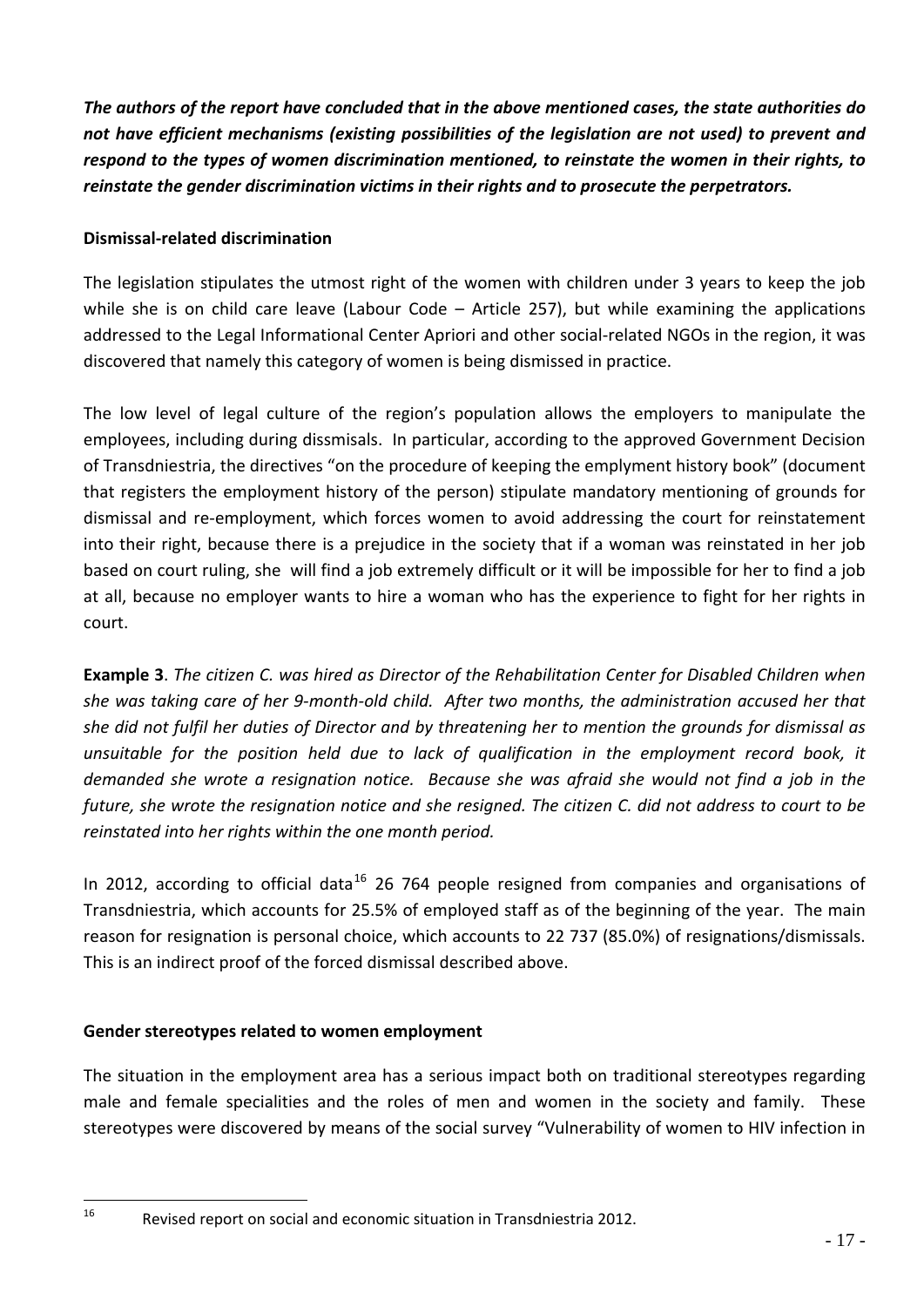(52%) and inhabitants of villages (49%). Transdniestria" carried out by the Center Resonance in  $2011^{17}$  $2011^{17}$  $2011^{17}$ . According to survey results, 42 per cent of respondents consider that the woman should stay at home and bring up children, while the man has to earn money, mostly men (48%), young persons of 15‐19 years (48%), elders of 50‐64 years

There is no consolidated point of view regarding the equal opportunities for employment. In most cases, the declaration that men can find work more easily than women is motivated by the fact that the men can work physically, which extends the labour market. Those who think that women find job easier than the men justify their point of view by the fact that the woman (versus man) can afford to work for less money because the "main breadwinner in the family is anyway the man".

The results of focus groups showed that one respondent pointed out at unequal status of young women at employment, because the employers prefer not to hire women before giving birth to children:

‐ *"The head of the legal department of the bank: "Hello, do you have any smart boys as legal experts?". I answered, "Maybe some girls?", to which he replies, "No, I do not want girls because I had one and she is on maternity leave right now". As a rule, young women without children are not welcome, and even if women are welcome, these should be older, and as a rule with children, and with broad experience. For a young specialist, in particular a girl it is more difficult to get employed in a town, as for villages, it would be something exceptional". (Man, 27 years, Tiraspol).*

There are men who justify the superiority of men and even give explanation by underlining the differences between women and men as regards their capacity:

- ‐ *"As in any organisation, in any society, there should be a person who should make the final decision that should be discussed in the family as well, of course; but there should be a person* who would decide that 'it will be like this, and that's it" and this is the role of the man in the *family" (Man, 19 years, Camenca)*
- "I do not know and I am not going to affirm it but I think that intellectually the man is more *developed. I am not going to be specific about it, but in some managerial, maybe not intellectually, but from the communication point of view, the man finds it easier to organise* himself and find some work, it is easier to adjust and find its place in the collective" (Man, 29 *years, Tiraspol)*

The stereotypes laid down at the earliest stages of social personal development such as programmes in kindergartens, where boys and girls have to attend different events in strictly specified costumes (boys as bunnies, girls as snowflakes), the boys are trained as future drivers, handymen, and girls as exquisite cooks, housewives and future mothers have a huge influence on women's discrimination in the employment sector.

The school curriculum is also developing these stereotypes, for instance, the handicraft lessons differ for boys and girls: the girls attend housekeeping, sewing and cooking courses, while the boys carpentering, fitting and electricity courses.

<span id="page-17-0"></span> $\overline{a}$ <sup>17</sup> Source: <http://aids.md/aids/index.php?cmd=item&id=1161>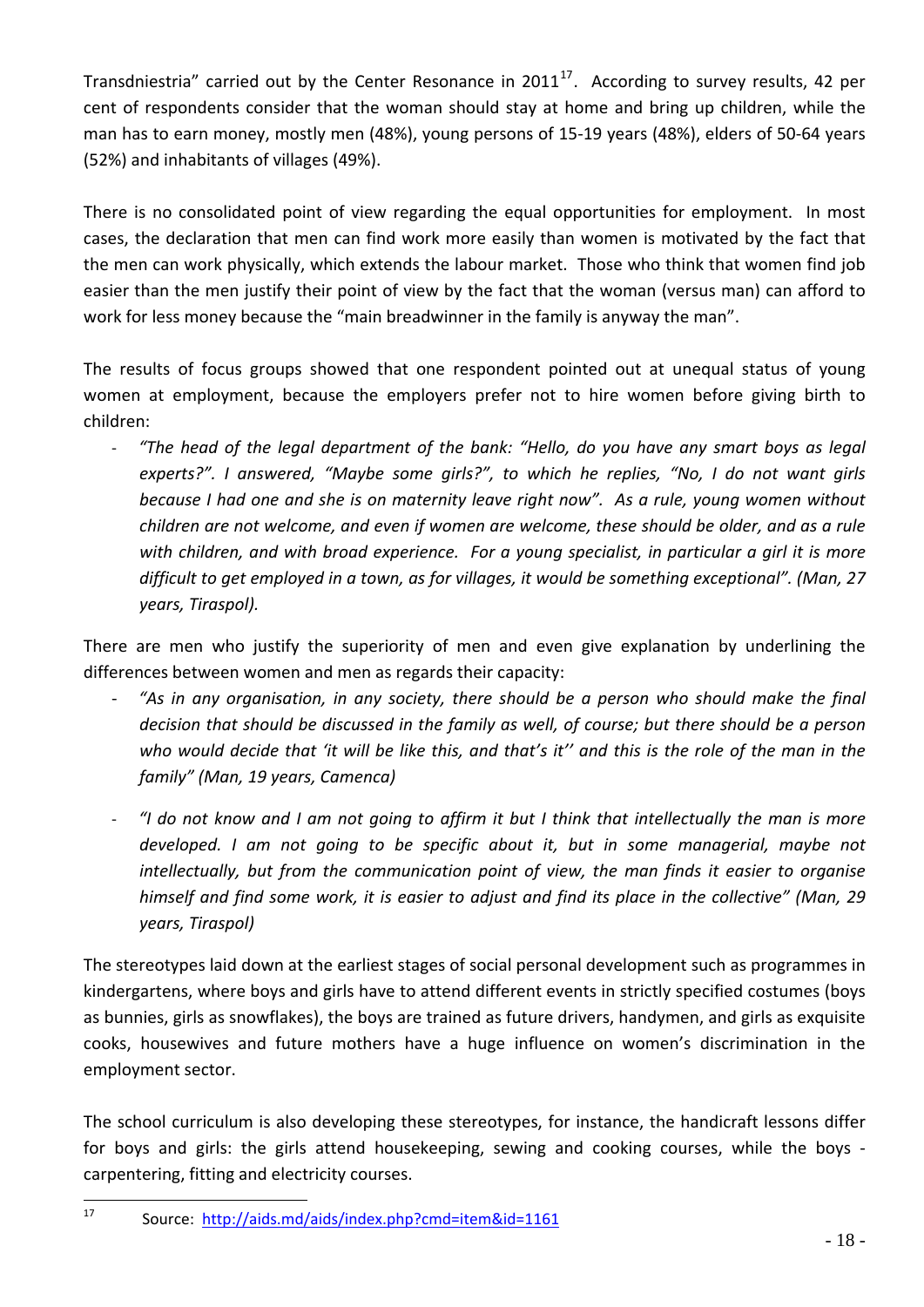*Generallyh, talking about women's discrimination in the employment sector, than the most vulnerable women are the women of reproductive age, single mothers, mothers with many children and retired women, as well as disabled women or caretakers of a disabled child. The employer prefers a middle age woman with no children.*

#### **RECOMMENDATIONS to improve the status of women on the labour market:**

1. Develop and implement locally an Action Plan for stopping and preventing discrimination, especially of young women of reproductive age and single mothers, especially when hired

2. Creation of iuridical mechanisms and conditions, necessary for the diminution of the phenomenon of sexual harassment at work place and in educational environment

3. Development of efficient monitoring mechanisms and analyses of law-enforcement practice in the area of labour guarantees for young mothers and women of reproductive age

4. Organisation of a large awareness campaign to protect women's rights on the labour market.

# **V. Vulnerable groups of women: mothers – single parents**

<span id="page-18-0"></span>According to local legislation (Law on State Child Benefits to Citizens with Children, Article 15 para 4), a single parent is a person who in the birth certificate of the child has nothing mentioned with regard to the name of the father or it is made on mother's indication, as well as divorced persons who did not remarry, widows and widowers.

The family institute goes through a transformation process in Transdniestria. The migration flows lead to increased number of family disintegration; the increasing number of life partnerships becomes a reason for increased number of incomplete families. **As a rule (more than 90% of cases), the economic, pedagogical and psychological burden in such families is put on the woman's shoulders.**  This is confirmed by the case law, when after divorce, in most cases the children and their upbringing **and other duties carried out by both parents are vested usually with the women.** 

There is no complete official statistics regarding the number of single mothers in Transdniestria, although, some entities try to keep record of these families. For instance, according to the data of the Social Protection Department of Tiraspol, there were 845 single mothers in Tiraspol<sup>[18](#page-18-1)</sup> in 2010. The Committee on the Protection of the Minorsț Rights has under preventive supervision 325 minors from 169 vulnerable families, and 75% - incomplete families, i.e. 127 families<sup>[19](#page-18-2)</sup>. In the general school and

<span id="page-18-1"></span><sup>&</sup>lt;sup>18</sup> The statistics are presented by Social Protection Department of Tiraspol [http://vestnik.mfa](http://vestnik.mfa-pmr.org/engine/print.php?newsid=99)[pmr.org/engine/print.php?newsid=99](http://vestnik.mfa-pmr.org/engine/print.php?newsid=99)

<span id="page-18-2"></span><sup>&</sup>lt;sup>19</sup> The source of information: [http://point.md/ru/novosti/politika/v](http://point.md/ru/novosti/politika/v-tiraspole-otmechayut-rost-kolichestva-del-svyazannih-s-lisheniem-roditeljskih-prav)-tiraspole-otmechayut-rost-kolichestva-delsvyazannih‐s‐lisheniem‐[roditeljskih](http://point.md/ru/novosti/politika/v-tiraspole-otmechayut-rost-kolichestva-del-svyazannih-s-lisheniem-roditeljskih-prav)‐prav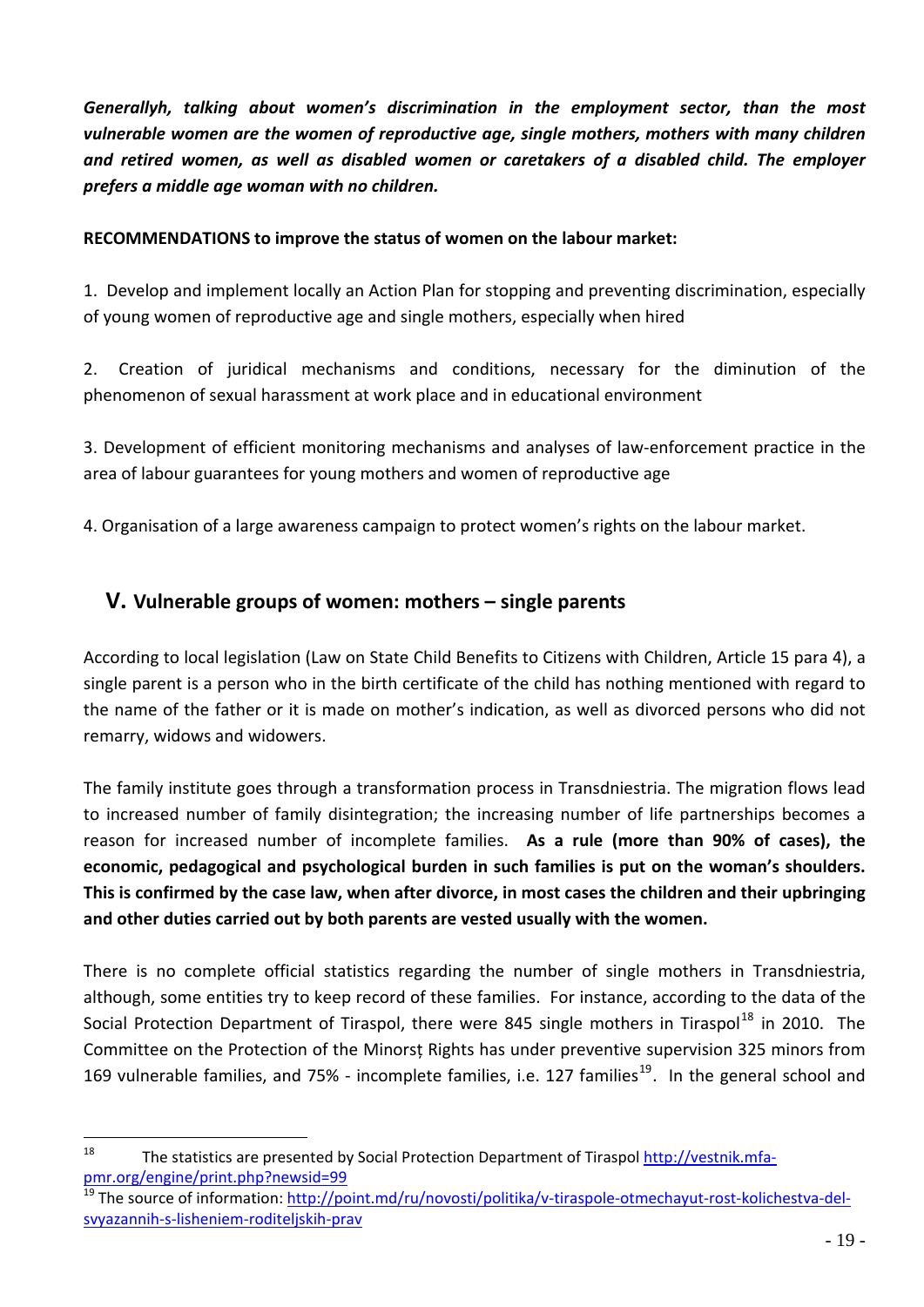local kindergarten in Bichok village, Grigoriopol Raion, there are 150 children, of which 62 children are from incomplete families, which accounts for 41% of the total number of pupils.

**There are no special psychological, pedagogical or legal programmes for this category of women at the national level; the services provided to single mothers (for instance, special baby rooms or social** workers who would take care of the child so the mother can settle house or personal issues, such as **go for groceries, to a doctor, hair stylist, etc.).** There are no specialised NGOs that provide services in the support to and protection of single mothers. The Non‐Government Organisation Legal Informational Center Apriori has launched a pilot project to support incomplete families and protection of rights of single mothers in 2012. According to Center's data, in the first half of the year of activity, the Center registered more than 70 addresses of women to legal specialists in such fields as protection of economical rights of the mother and child, property and housing rights, labour rights. 74% of women who addressed a lawyer have low economic status, and live on the edge of poverty. The income in such incomplete families (mother and child) is usually less than USD 100 per month; the mother and child live on child support or pension.

**Example 1:** *the Legal Informational Center Apriori registered an address from the administration of one* of the Tiraspol kindergartens with a request to influence the mother, who picks up her child from the *kindergarten very late. The request of the administration of the kindergarten insisted on finding administrative levers to influence the mother or to transfer the child into another educational institution. When the circumstances were examined, it was discovered that the mother was bringing up the child alone, and her working day ended at the same time as the working schedule of the* kindergarten, and she could not physically pick up the child on time. Because of the lack of services and *policies for the protection of incomplete families, the woman had to make a choice: either to find another job with a flexible programme or transfer the child into another kindergarten.* 

The low level of economic support of single women bringing up children induces a number of issues:

- **EXECUTE:** inadequate living conditions,
- $\blacksquare$  impossibility to pay the rent and utilities,
- **nalnutrition**,
- **IF limited access to medical services and education,**
- insufficient efforts to take care of the child.

In these cases, child mistreatment cases increase. The consequences of neglecting child's needs or inadequate treatments can be impaired physical, social, intellectual and educational development of the child.

The single mothers receive social allowances, if they are officially declared as single mothers. Thus, in order to qualify for state social protection, the woman has to prove her status. It has to be mentioned that the procedure is not complicated, but the official status of a single parent (or single mother) is also a kind of discrimination and stigmatization for the mother and child, because of the widely spread stereotypes in the society. **The woman and the child, who is born in a family without a father, are subject to stigmatization, condemnation, and become an object for mockery and insults.** The society still calls the single mothers as those that "slept around", "child of sin", "bastard", "fatherless", etc. This influence of stereotypes is very stringent in rural areas, where to have a child without being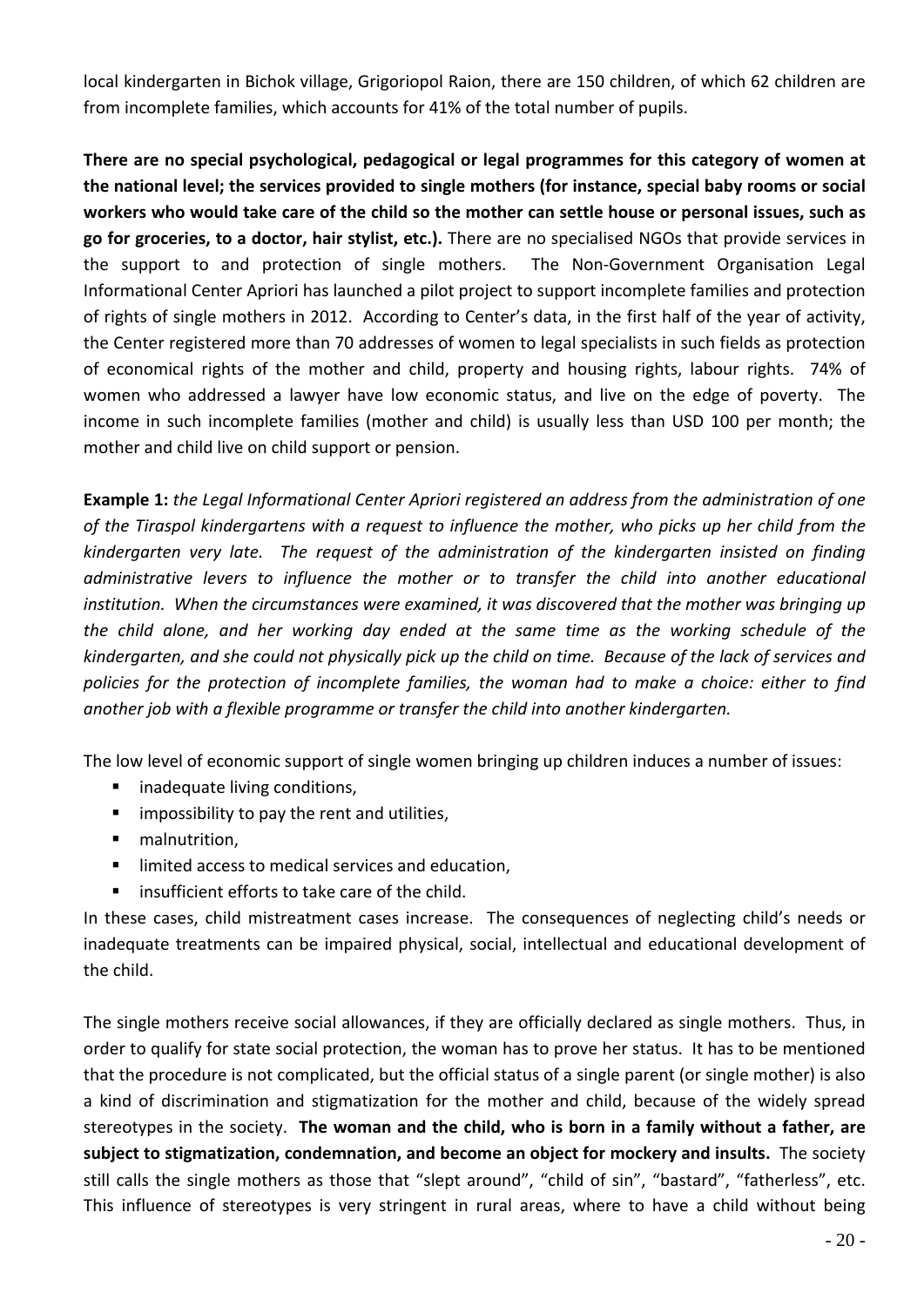married is considered to be disgraceful. According to the results of the sociological surveys of the Center Resonance, the stereotype that a single pregnant woman is a disgrace for her parents and relatives has been declared by 22% of the population of Transdniestria, mostly by men (27%), young people of 20‐24 years (27%), elders of 50‐64 years (26%) **but especially by the rural population (34%)[20](#page-20-0).**

Example 2. A 30-year-old woman, unmarried, who lives in Solobozia Raion of Transdniestria left her *home when she found out that she was pregnant. She was forced to leave Transdniestria; she worked* illegally practically until she gave birth to support herself and the child. She was taken to the maternity from work. After the delivery, when the baby was only 1 month old, she was taking him to work to a basement where she worked as a seamstress. She returned to her village after 3 years, when she got married. Because she was afraid to be rejected by the family and villagers (she had a baby without a *father), she put her health and her baby's health at risk.*

**The underage single mothers represent one of the most discriminated category of women. Their rights are least protected.** The legislation on social insurance provides for pregnancy and child birth allowance for the uninsured (i.e. unemployed) women, full-day students with day release in primary technical, secondary and higher vocational educational institutions, post‐graduate vocational institutions. The size of monthly amounts to **232.05 Transdniestrian Roubles** or USD 21. The cost of living, according to the data of the Ministry of Economic Development (<http://www.mepmr.org/>), of child of 0-6 years is 1 119 Roubles – USD 101.7 per month<sup>[21](#page-20-1)</sup>. However, this category of women does **not include teenage girls, who become mothers as pupils of general schools, lyceums and** gymnasiums. This category of single mothers does not have the right to claim that even if they are **officially proved as such.** 

**An important moment is the low level of legal culture and awareness of single mothers. There is a lack of special web pages or informational boards, programmes, organisations where the mother can** receive all necessary information to be able to protect herself and her child. There are no effective **mechanisms to provide support for this category of women from the state and civil society.**

## **Example 3**. From the practice of Center Resonance:

A 31-year-old woman, not married, unemployed, without own housing has a 1.5-year-old child. She lost the passports of Transdniestria and Moldova. Since she has no passport, she has not received the child care allowance for about 7 months (as of the date of addressing to the Center). The social protection entities told her that without a passport (as a proof of citizenship of Transdniestria), she has no right to receive the child care allowance. She cannot get a new passport because she has no residency (the *residency permit is still operational in Transdniestria). The woman is in a vicious circle.*

**The mother – single parent, who receives the given status as a result of a divorce very often depends economically on her ex‐husband and is subject to degrading procedure of claiming alimony from the child's father through court.** According to the case law, after the woman addresses to the

<span id="page-20-0"></span><sup>&</sup>lt;sup>20</sup> Report on results of sociological survey "Vulnerability of Women with HIV infection in Transdniestria" 2011, <http://aids.md/aids/index.php?cmd=item&id=1161>

<span id="page-20-1"></span>Source: <http://www.mepmr.org/>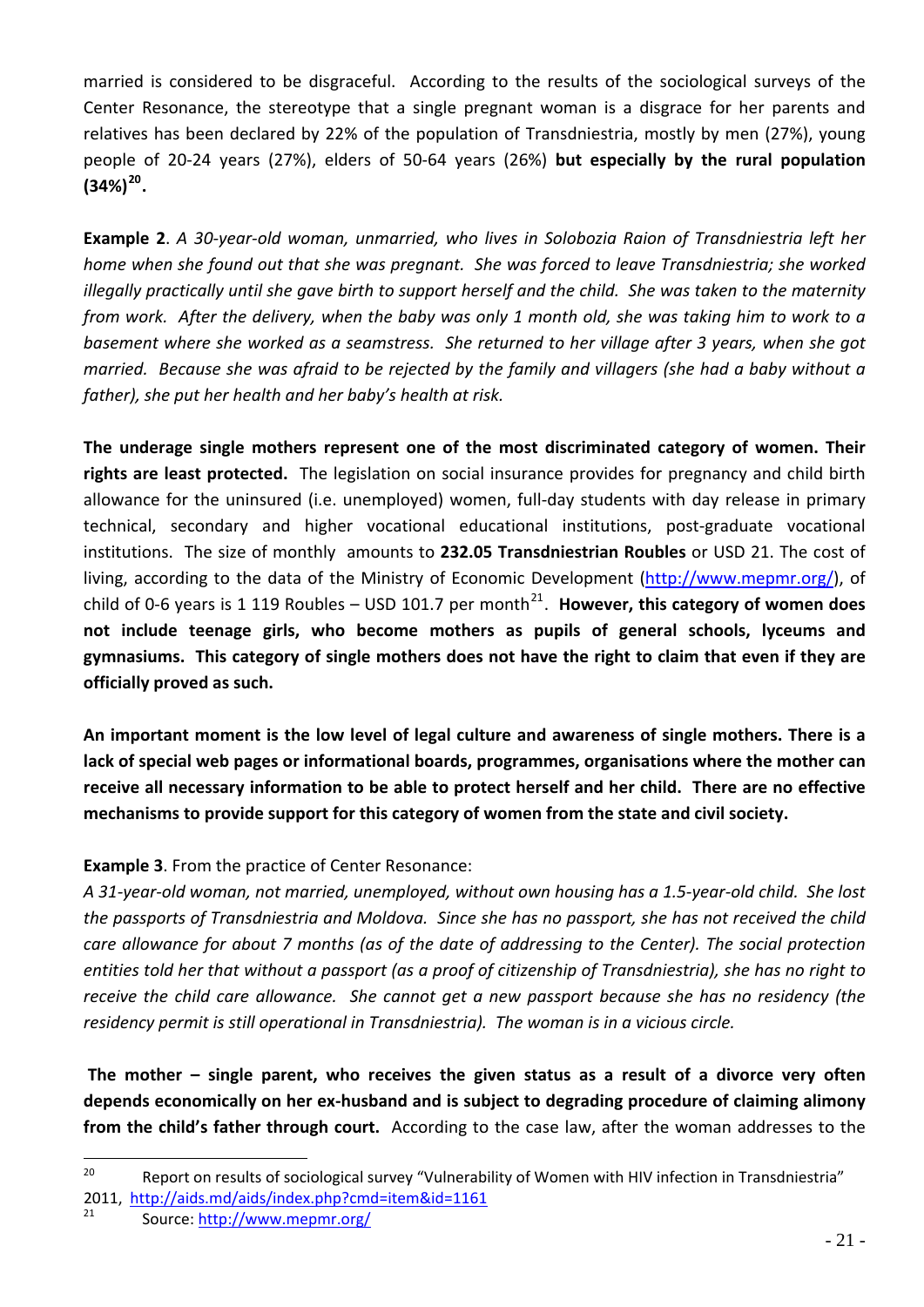court to claim alimony, the court is waiting for father's presents in the court and agreement with requirements about alimony and their amount. Sometimes it lasts long enough (6‐12 months) and the whole time the woman has no resources to exist (it is stringent especially if the child is very small, and she cannot work).

Because of the special status of Transdniestria, the collection of child alimont payments is often impossible, if the father leaves the territory of Transdniestria. Under the conditions of the active labour migration, this problem is very acute. The access of the citizens of Transdniestria to the Moldovan human rights protection system is cumbersome. This is especially felt by women who have to legalize their status and provide documents to the Documentation Department of the Republic of Moldova. This also refers to the document flow, such as divorce, deprivation of parental rights, and collection of child support payments. For instance, if the marriage was registered in Moldova, but the family lived and got divorced on the territory of Transdniestria (receiving a proper Transdniestrian document), then the divorce certificate is not valid anywhere but on the territory of Transdniestria. Accordingly, the woman is not economically protected, if the father of the child leaves Transdniestria and refuses to pay child support.

**Example 4**. *A young unemployed woman addressed to NGO Center for Support and Development of* Civil Initiatives Resonance. At that moment, her son was 1.6 years. One year after the child's birth, the woman's spouse left the country to find work in Moscow. After his departure, he sent money during 5 *months, but then found another woman and stopped supported his family. The woman did not know* the exact residency of her husband. As a result she addressed to court to dissolve the marriage and *collect the child support. Based on the fact that the registered address of the husband was unknown* and it was impossible to summon him, so he could appear in court and confirm the claims of the woman-plaintiff, the judge postponed the case several times and after a while, the case was pending until the location of the husband is known. During all this time, the woman had to borrow money from *friends or work part‐time (renovations in apartments in the presence of the child).*

## **RECOMMENDATIONS to improve the situation of mothers – single parents:**

- 1. Creation of specialized centers and development of services for single mothers in difficult situation;
- 2. Development and implementation of programmes to train social workers to work with incomplete families (especially with under‐age mothers – single parents);
- 3. Development and implementation of programmes directed to enhance the culture of family relations, gender‐sensitive family values. These should be implemented in all public social institutes (starting with the kindergartens);
- 4. Reorganisation of the child support system for single parents mothers to simplify the procedure of receiving allowances; include the under‐age single mothers who are still pupils in general schools, lyceums and gymnasiums; increase the amount of child support to the amount of the minimum of sub‐existence,
- 5. Development and implementation of programmes to increase the social, economic and social culture about single mothers,
- 6. Development and implementation of awareness campaigns to eliminate the negative stereotypes in the society with regard to mothers – single parents.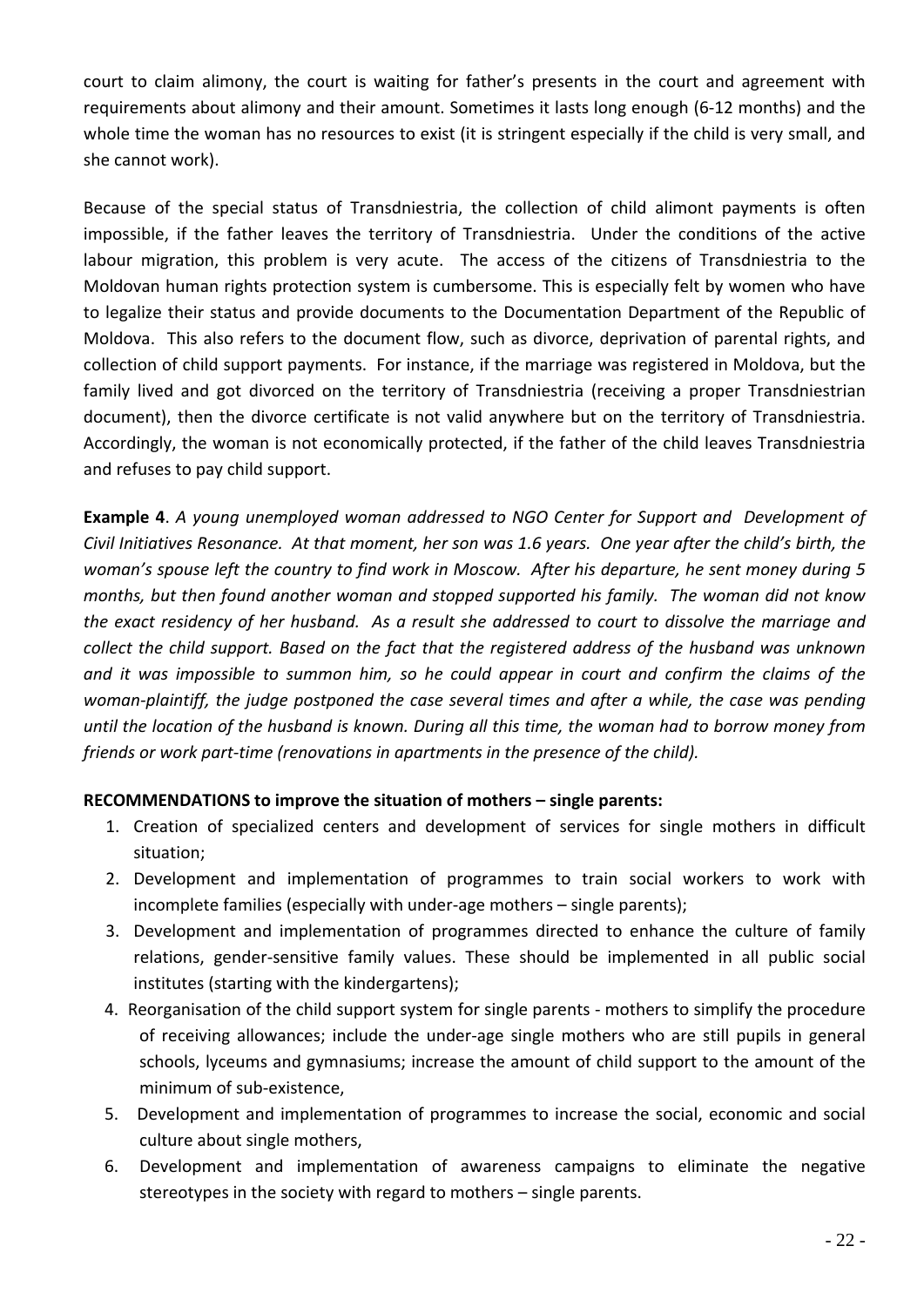## **VI.Vulnerable groups of women: women of reproductive age**

<span id="page-22-0"></span>**A low level of access to medical services of women of reproductive age is registered in Transdniestria, especially in the rural area.** The lack of money does not permit some people to receive medical services, even if these services are free, including the diagnosis. The women residing in the rural area often refuse these medical services. This happens because of additional transport costs, difficulty to get around, when they have to leave the household and spend more than 5 hours (including the trip itself) to be checked‐up by a doctor. This gets complicated by the fact that the transport infrastructure is underdeveloped in some raions, especially in winter season.

Generally, according to the results of the sociological survey "Vulnerability of women towards HIV infection" carried out by the Center Resonance in 2011, only 60% of women between 15‐49 years sought gynaecological check‐up during the last 12 months. The age group of 15‐19 years accounts only for 27% of women who received gynaecological check‐up, which points out the lack of reproductive health culture, especially among young women – teenagers.

**Example 1**: *There is no Gynaecologist in the Bichok village, Grigoriopol Raion. According to the schedule, he commutes from Grigoriopol raion once a month, but in reality, he comes 1 times per 3* month, and, of cource, this is also not enough. In 2012, there were 638 women residing in the village, including 313 women of reproductive age. The women have to travel for a check-up to Tiraspol (15 km away) or Bender (9 km away), where the consultation is not free, because the woman does not reside in the jurisdiction. In Grigoriopol (40 km away from the village), they receive free consultation but there is no direct route that connects the village and the town. Moreover, to travel to the Raion is costly and *uncomfortable. It was possible to undergo medical tests and receive consultations in the neighbouring village Malaesti (which has a hospital), but recently, the women from Bichok are no longer received there, which forces them to travel to Tiraspol or Bender.* 

**Statistically, every year half of the future mothers get rid of unwanted pregnancies in Transdniestria. 45% of pregnancies end up in abortion (about 4500 cases every year), with 10% among mothers of 15 and 19 years old. [22](#page-22-1)**

**The abortion is a widelyspread method for birth control. The number of abortions equals to the** number of born children. Thus, according to official statistics, 5 189 children were born in 2010, 4 **999 babies in 2011, 5 173 children in 2012.**

During a radio interview in Transdniestria, the Head of Tiraspol Center for Reproductive Health, O. Ceban, gave the following data: early pregnancies have increased lately. **450 abortions of teenagers younger than 18 years were registered in 2011.** The interruption of the pregnancy longer than 12 weeks was registered among teenagers in 2012. The abortions in such early age lead frequently to infertility. 115 women of reproductive age were registered as infertile in 2012.

<span id="page-22-1"></span><sup>&</sup>lt;sup>22</sup> The statistics are offered by the Tiraspol Center for Reproductive Health: [http://www.radiopmr.org/news/8920/3/Sovety](http://www.radiopmr.org/news/8920/3/Sovety-vracha-podrostkovaya-beremennost/?sphrase_id=6688)‐vracha‐podrostkovaya‐beremennost/?sphrase\_id=6688